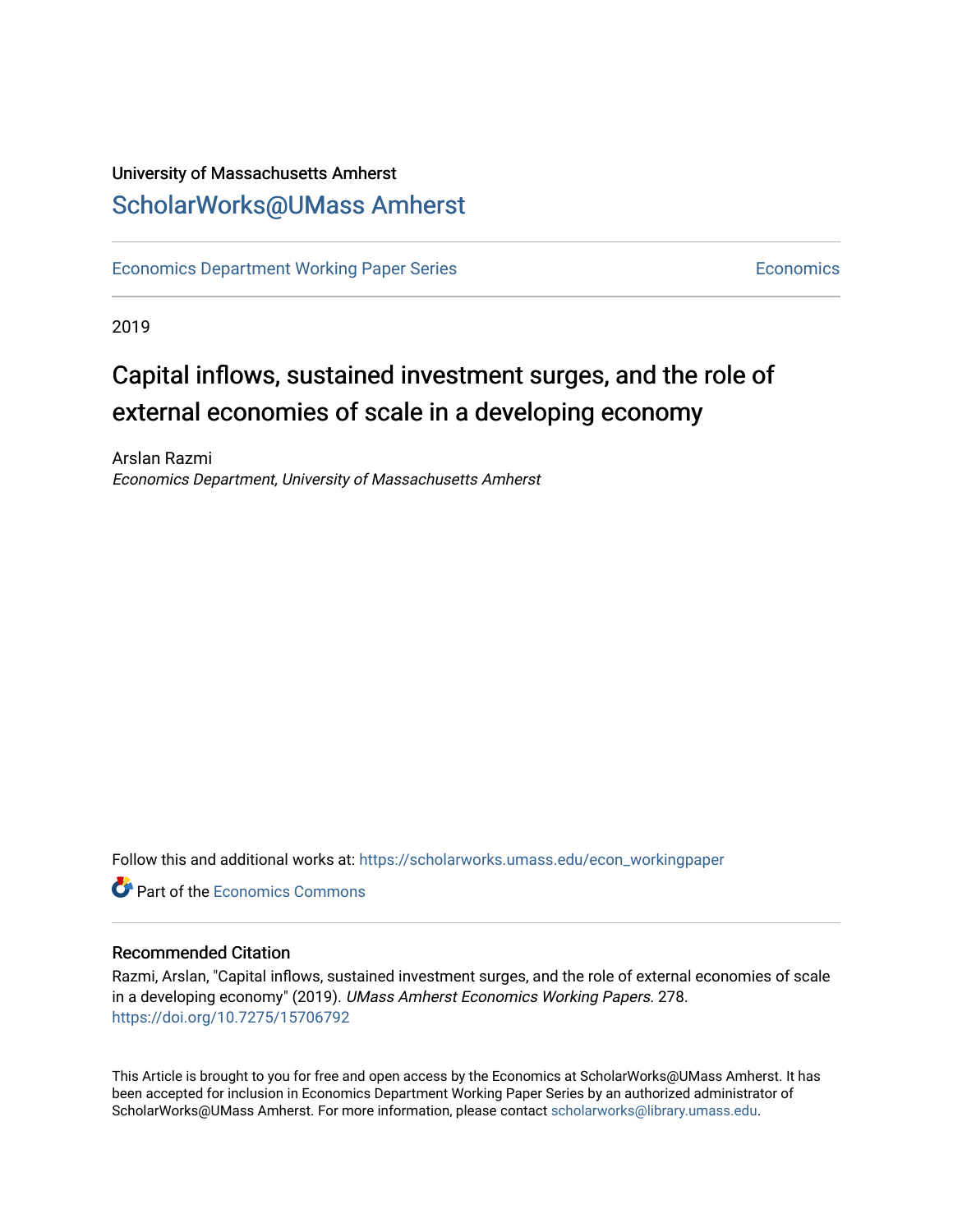# Capital inflows, sustained investment surges, and the role of external economies of scale in a developing economy.

Arslan Razmi

October 31, 2019

#### Abstract

Standard open economy macro models with unemployment predict a contractionary short-run effect of international capital inflows. Empirical evidence, on the other hand, often associates such inflows with short-term booms, and developing country policy makers frequently go out of their way to welcome foreign capital. Employing a portfolio balance framework, this paper distinguishes between international financial (i.e., bond) and "real" (i.e., equity) flows to explore the different consequences for capital accumulation that may follow over the medium run. The presence of external economies of scale generates multiple equilibria, and different kinds of capital flows may push investment in one direction or the other for sustained periods of time.

JEL classifications: F21, F32, F43, O11,

Key words: Capital flows; economies of scale; investment surges; real exchange rate.

Department of Economics, University of Massachusetts, Amherst, MA 01003; email: arazmi@econs.umass.edu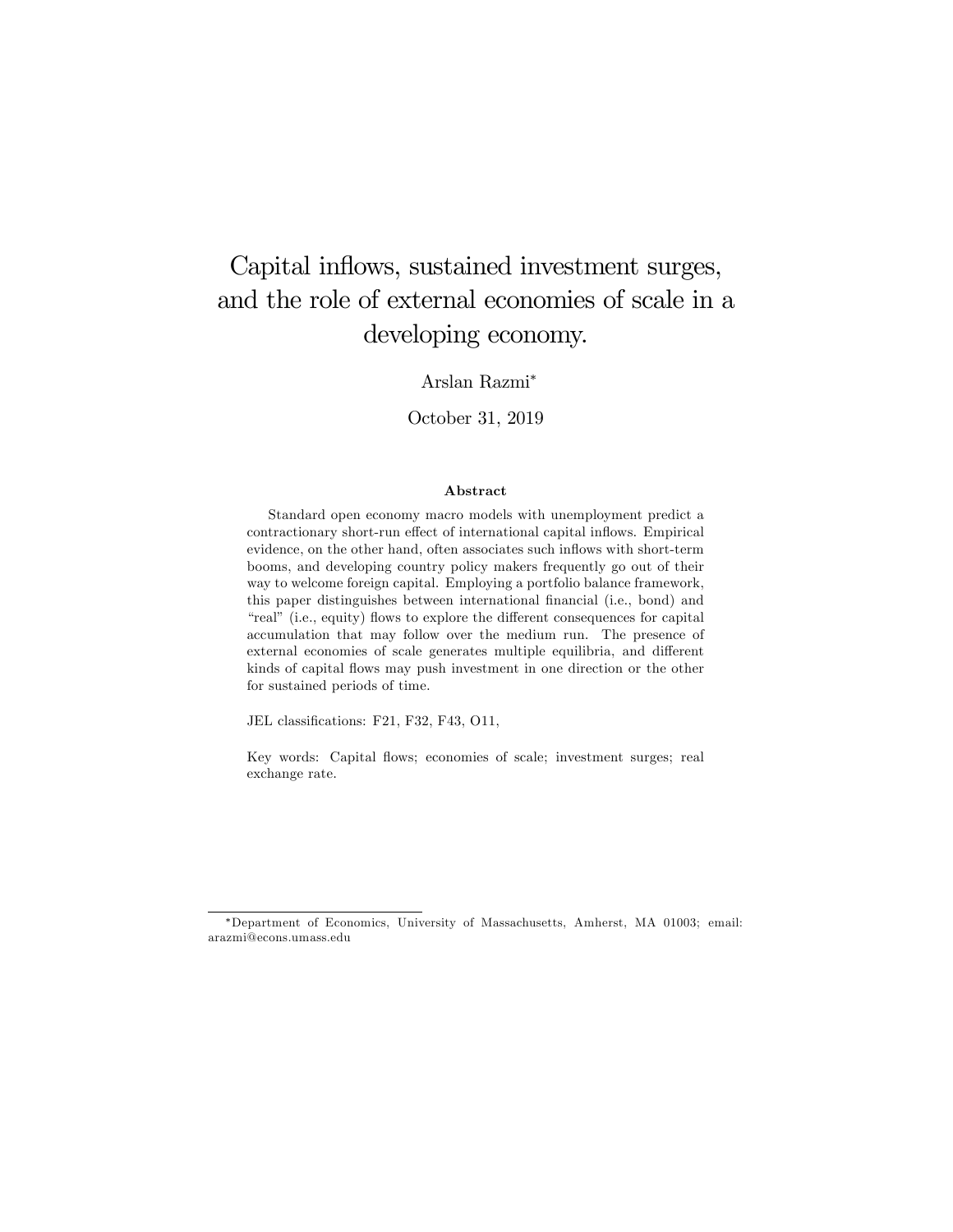# 1 Introduction and Motivation

Are foreign capital inflows good or bad for developing economies? This question has received much attention over the last few decades as financial liberalization has led to increasing volumes of international debt and equity flows. This paper focuses on the effect of different kinds of capital flows on investment in the short run and over time. I find that, in the presence of external economies of scale, and given sufficient responsiveness of investment to profitability conditions, equity inflows are much more likely than bond inflows to result in *sustained* surges of investment that lead to a higher steady state capital stock. Moreover, potential balance of payments problems are less likely to arise from equity inflows. These results have implications for the theory and practice of international capital controls, and for the management of the "Dutch disease" problem.

What does the basic workhorse fixed (or sticky) price open economy Mundell-Fleming model have to say about the consequences of capital inflows? In a single country set-up, and with a áexible exchange rate and an exogenously determined supply of money, capital inflows lead to a real appreciation and reduced output as the tradable sector shrinks following declining competitiveness. Thus, capital ináows, at least in the short run, result in lower employment and income. Literature originating from the Öeld of development economics points out the trade offs between possible technological advancement on the one hand and Dutch disease-related concerns on the other.

Policy makers, by contrast, largely tend to be enthusiastic about capital inflows, and often go out of their way to attract them, both to relieve balance of payments-related pressures and for longer-run economic growth and efficiency. While memories of speculative attacks and currency crisis may lead to calls for caution, on the whole capital inflows are often seen as salutary and harbingers of better days. This enthusiasm is not unwarranted: Reinhart and Reinhart (2008) document capital inflow "bonanzas," and find that, in developing countries these are associated with economic booms albeit ones accompanied by procyclical fiscal policies, and currency appreciation.

Crucial to these debates is the issue described by Corden  $(1994)(p. 8)$  as the "real appreciation problem," that is the tendency of capital inflows to cause private sector booms and appreciate the real exchange rate, negatively impacting tradable sector output and generating current account deficits. While it is easy to understand why capital inflows lead to appreciation, there are other important channels through which inflows could affect real economy variables over the short-to medium-run, and different kinds of capital flows could shape these channels differently.

In sum, the conflicting consequences of capital inflows for growth and investment have been much debated,<sup>1</sup> leading Reinhart and Reinhart (1998) to describe these as a "mixed blessing." This empirical and theoretical ambivalence about the effects of capital inflows has led some recent contributions to distinguish between different kinds of capital flows such as equity versus bond

<sup>&</sup>lt;sup>1</sup> See, for example, Prasad et al. (2007) and Reinhart and Reinhart (2008).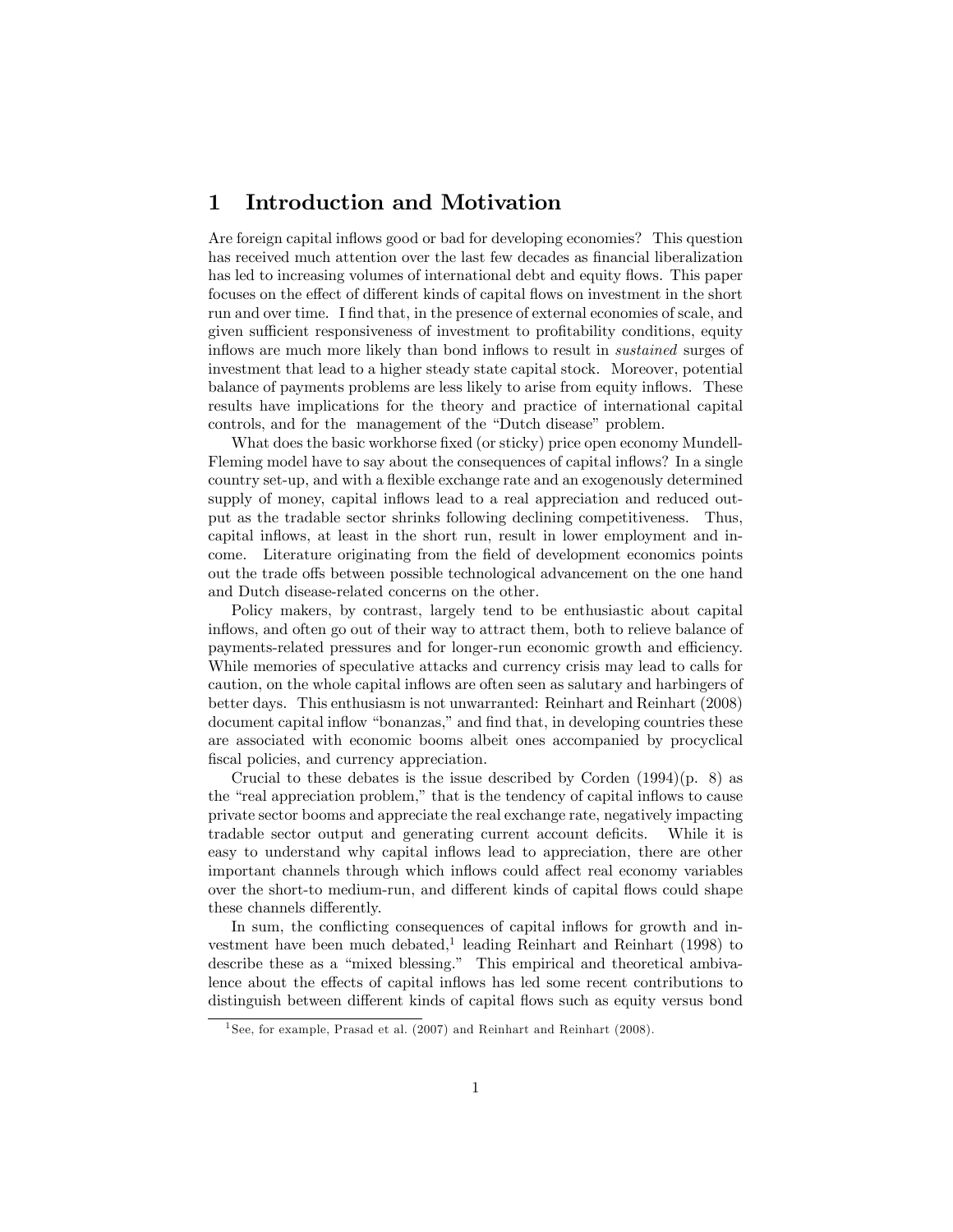inflows, short-term versus long-term inflows, etc. For example, Blanchard and Chamon (2016) recently showed, in a short-run fix price framework that the effects of capital flows on output may depend on whether these are bond flows or equity flows. While both kinds of inflows result in real appreciation, the former lead to higher returns to equity while the latter have the opposite effect. Their econometric analysis, based on a sample of 181 countries, finds that while bond flows have a negative effect on annual GDP growth, non-bond flows have a positive effect. Empirical evidence on the determinants of sustained investment accelerations provided by Libman et al. (2019) suggests that while other kinds of financial inflows reduce the probability of a country experiencing an episode of high investment, FDI inflows may be an exception. The study also finds, based on nearly 190 episodes of sustained investment accelerations across the world,<sup>2</sup> that while the typical episode is initially accompanied by external account deficits, such deficits tend to vanish in their later stages. The present paper helps explain this empirical evidence.

I approach the issue by analyzing a model that incorporates interactions between financial markets and the real sector. The financial markets, modelled using a portfolio balance framework, trade domestic and foreign bonds, domestic equity, and money. The goods sector consists of two sub-sectors, one that produces a non-tradable good, while the other produces a tradable good, the price of which is determined in international markets. The economy, therefore has a dependent economy flavor with surplus labor in the Arthur Lewis sense.<sup>3</sup> In line with Rodrik (2008) and Skott and Ros (1997), the tradable manufacturing sector is "special" in the sense it is the locus of capital accumulation and is characterized by external economies of scale (due to Arrow type "learning-bydoing" or other externalities). The presence of increasing returns to scale gives rise to multiple equilibria and different kinds of capital inflows may facilitate or hinder movement towards a high capital stock equilibrium. Most importantly, while both kinds of capital inflows generate Dutch disease-like currency appreciation, only equity inflows set in motion a compensating mechanism in the shape of lower cost of issuing equity that could  $-$  given adequate investment respon $siveness - set off an episode of sustained accumulation culminating in a higher$ steady state capital stock.

In its combination of the portfolio balance model with the real side of the economy and the focus on distinguishing between equity and bond inflows the present paper is close to Blanchard and Chamon (2016). However, that paper focuses on the short-run in a one good economy. Flows at a given point in time naturally turn into stock changes over time, which has consequences beyond the short-run. I analyze these medium-run consequences. Moreover, unlike Blanchard and Chamon (2016), I focus on development issues by introducing surplus labor, distinguishing between the tradable/modern sector and the nontradable one, incorporating capital accumulation and economies of scale in the former, and including balance of payment issues. The emphasis on increasing

<sup>2</sup> That is investment surges that last at least 8 years.

<sup>3</sup> See Lewis (1954).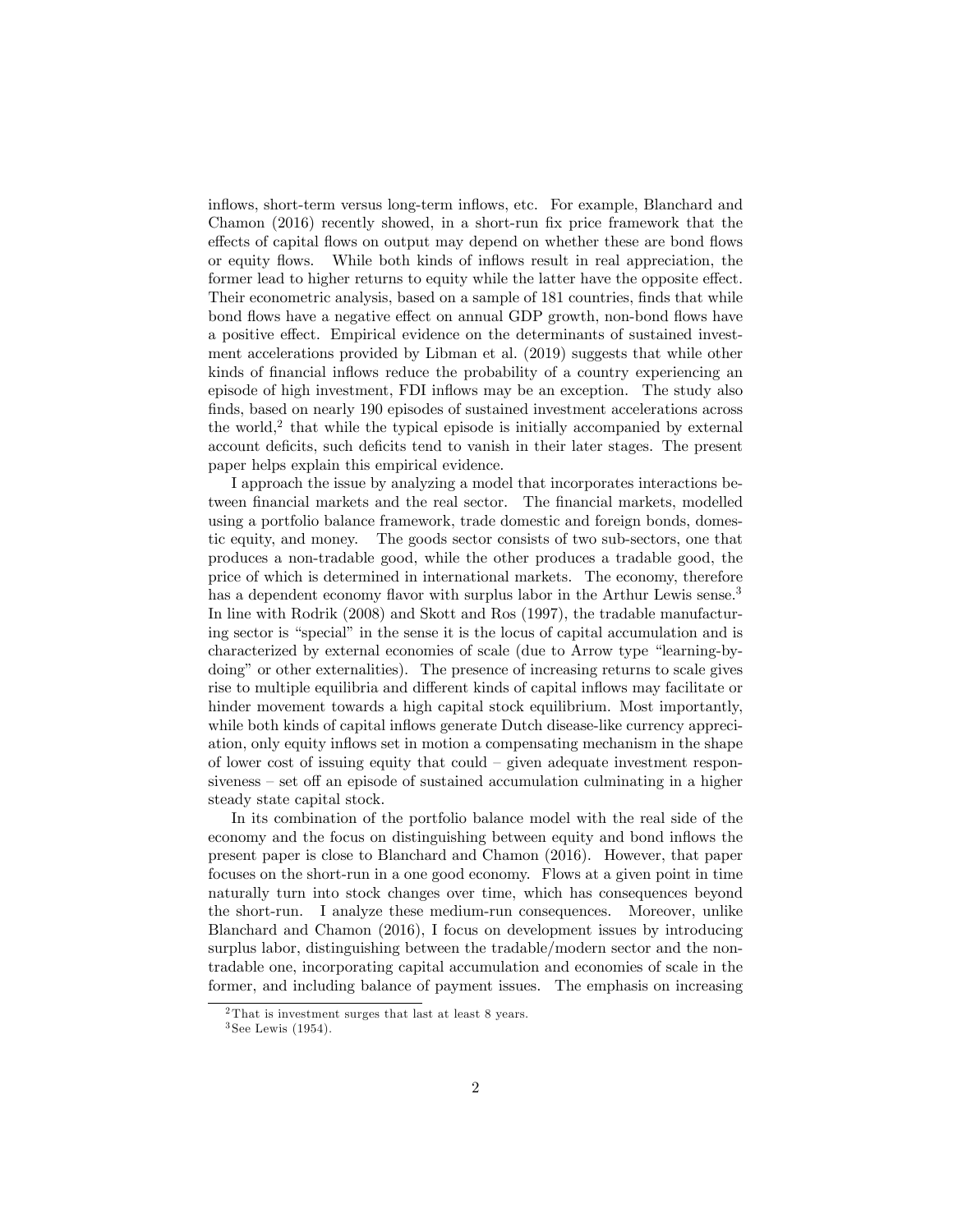returns to scale and sectoral differences characterizes much of traditional development theory as well as the writings of heterodox economists like Kaldor and the 'structuralist' school. More recently 'new' growth theory has rediscovered the potential significance of increasing returns.

In the structuralist/Post Keynesian theoretical tradition, some studies such as Burgstaller and Savendra-Rivano (1984), Burgstaller and Savendra-Rivano  $(1984)$ , Dutt  $(1997)$  and Dutt  $(1998)$  have analyzed the effects of foreign direct investment flows on the real economy. These papers do not, however, incorporate a Önancial sector or the tradable/non-tradable good distinction. The present paper, on the other hand, can be seen as one where asset return/price movements provide the *primum mobile* that sets crucial mechanisms into motion.

The next section lays out the model, developing both the financial and good markets, and analyzing the short-run comparative static properties with the help of relevant thought experiments. Section 3 carries out the dynamic analysis, comparing the effects of equity and bond inflows on financial and real variables, and exploring the evolution of the capital stock and the balance of payments over time and in the presence of multiple equilibria. Section 4 concludes.

## 2 The Theoretical Framework

This section develops the basic framework and integrates the asset and goods markets to build the foundations for the later dynamic analysis.

## 2.1 The Financial Sector

Consider a financial sector with three domestic assets: (1) money  $(M)$ , (2) domestic bonds  $(B)$ , and  $(3)$  equity, i.e., claims on physical capital  $(K)$ . One unit of equity is issued to purchase each machine. Firms issue claims on real capital, while owners of wealth employ their savings  $(S)$  to hold this equity. All commodity prices are Öxed. Money pays no nominal return while the returns to domestic bonds and equity are denoted by  $r$  and  $r_K$ , respectively. In addition, asset owners hold foreign bonds  $(B^*)$ , the returns to which are determined in international markets and represented by r . All assets are imperfect substitutes for each other. Money is only held domestically while bonds and equity are held both domestically and abroad. Subscripts  $d$  and  $f$  denote domestic and foreign ownership, respectively.

I assume that there is no transactions demand for money, and the central bank can fix demand for money by setting the interest rate. Also, in order to keep things as simple as possible while deriving the comparative static relationships that typically emerge from the portfolio balance framework, I assume static expectations regarding both the exchange rate and the return to holding equity. Bonds are short term so that their capital value is essentially independent of the interest rate. Under these conditions, the asset demand functions for domestic asset holders can be written as: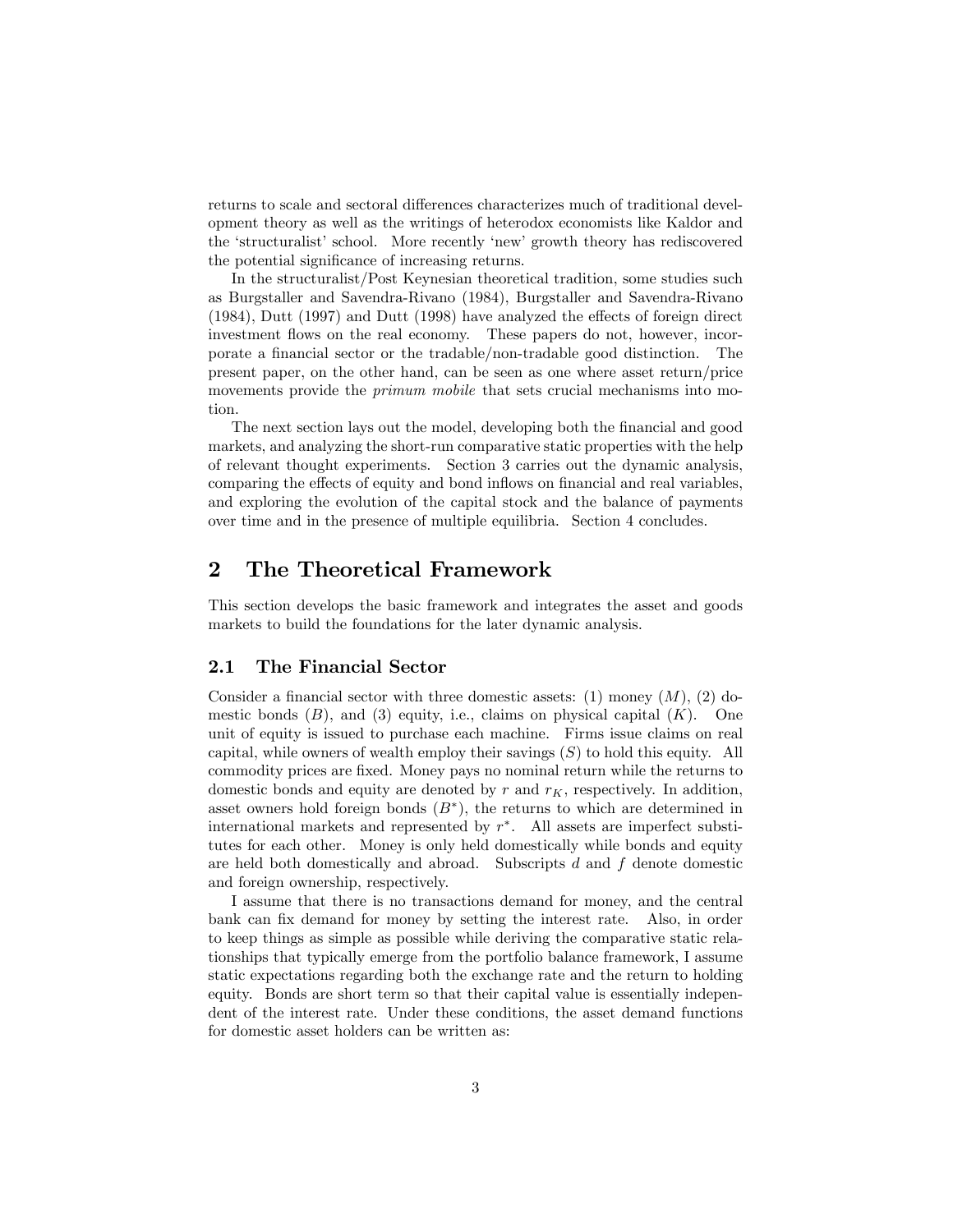$$
M = -\alpha r \tag{1}
$$

$$
B_d = \left[ b_0 + \beta_1 (r - r_K) + \beta_2 \left( r - r^* - \frac{1}{e} + \sigma_B \right) \right] (W - M) \tag{2}
$$

$$
K_d = \left[ k_0 + \beta_1 (r_K - r) + \beta_3 \left( r_K - r^* - \frac{1}{e} + \sigma_K \right) \right] (W - M) \tag{3}
$$

$$
eB_d^* = \left[ f_0 + \beta_2 \left( r^* + \frac{1}{e} - r - \sigma_B \right) + \beta_3 \left( r^* + \frac{1}{e} - r_K - \sigma_K \right) \right] (W - M) \tag{4}
$$

where  $b_0$ ,  $k_0$ ,  $f_0$ , and  $\beta_i$   $(i = 1, 2, 3)$  are paremeters, e is the nominal and, with fixed prices normalized to unity, real exchange rate,  $\sigma_B$  and  $\sigma_K$  are demand shift parameters, and the subscript  $d$  indicates that the assets are domestically owned. The  $\beta$  parameters capture the relevant degree of asset substitutabilities. The real exchange rate is measured as the price of foreign goods relative to domestic ones. All asset stocks are expressed in real terms. I have ignored capital gains or losses on equity, although including these will generally not have any qualitative effect on the analysis. $4$  The return to holding foreign bonds is determined in the international market and domestic conditions play no role in determining equilibrium values in that market. Total domestic wealth is defined in the standard manner.

$$
W \equiv M + B_d + eB_d^* + K_d \tag{5}
$$

Notice that the budget constraint requires that  $b_0 + k_0 + f_0 = 1$ . As in the standard portfolio specification, asset holdings are homogeneous in wealth. Apart from the introduction of (the more standard) non-linear demand functions, and the absence of the assumption that all assets are equally substitutable, the specifications are quite similar, up until this point, to Blanchard and Chamon (2016). One more departure, detailed next, is required to set the stage for the later dynamic analysis in Section 3.

Foreign holdings of the two non-monetary domestic assets, indicated by the subscript  $f$ , are a constant proportion of the respective domestic holdings.

$$
B_f = \psi B_d \tag{6}
$$

$$
K_f = \mu K_d \tag{7}
$$

<sup>&</sup>lt;sup>4</sup>Suppose investors expect a steady stream of dividends, denoted by  $\pi^e$  over the lifetime of the equities. With static expectations and an infinite time horizon, the capital gains will be captured by the term  $\frac{\pi e}{n} K_d$  instead of  $K_d$  on the left hand side of equation (3) and in  $\frac{\pi}{r_K} K_d$  instead of  $K_d$  on the left hand side of equation (3) and in the wealth term on the right hand side of eqs.  $(1)-(4)$ . Incorporating this term does not qualitatively affect the comparative static results for equilibrium  $r_K$  or e, with one exception. The sign of  $de/d\psi$  becomes ambiguous.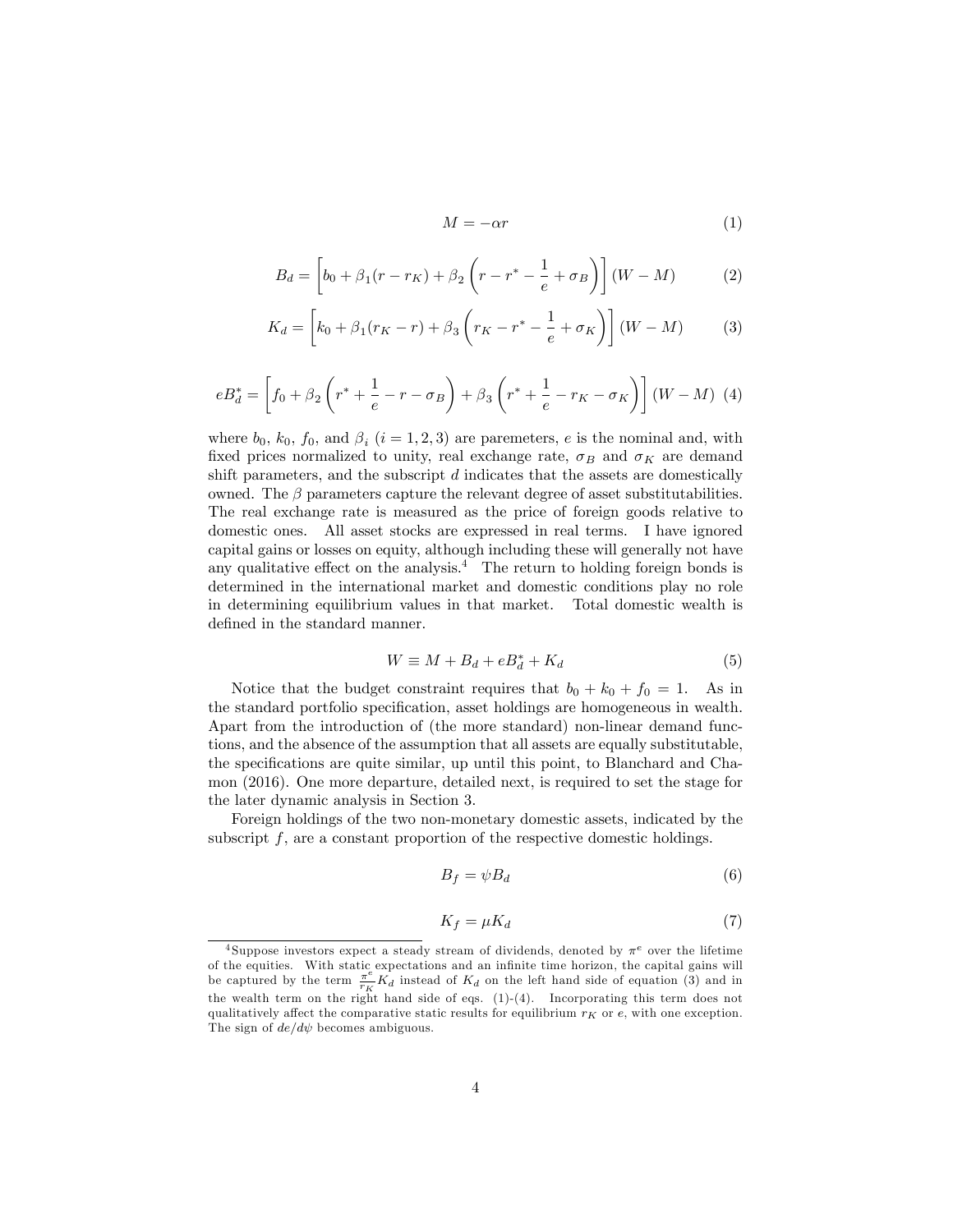The underlying motivation here is to ensure the analytical tractability of the later dynamic analysis. With foreign asset holding tied to the domestic one, I only need to keep track of the total stock of individual assets, and not their distribution among domestic and foreign asset holders.

Equation (4) provides one market clearing condition. The conditions for the other two assets are as follows. Starting with the equity market,

$$
K = K_d + K_f
$$

Or, substituting from eqs. (3), (7), and (5), and letting  $\Lambda = k_0 + \beta_1 (r_K$  $r$ ) +  $\beta_3(r_K - r^* - \frac{1}{e} + \sigma_K)$ ,  $\Gamma \equiv b_0 + \beta_1(r - r_K) + \beta_2(r - r^* - \frac{1}{e} + \sigma_B)$ , and  $\Theta \equiv f_0 + \beta_2 (r^* + \frac{1}{e} - r - \sigma_B) + \beta_3 (r^* + \frac{1}{e} - r_K - \sigma_K)$  denote the initial share of wealth dedicated to holding equity, domestic bonds, and foreign bonds,

$$
\[k_0 + \beta_1(r_K - r) + \beta_3 \left(r_K - r^* - \frac{1}{e} + \sigma_K\right)\] (W - M) - \frac{1}{1 + \mu} K
$$
  
=  $\Lambda (W - M) - \frac{1}{1 + \mu} K = 0$  (8)

Moving next to the domestic bond market:

$$
B=B_d+B_f
$$

Or, substituting from eqs.  $(2)$ ,  $(6)$ , and  $(5)$ ,

$$
\[b_0 + \beta_1(r - r_K) + \beta_2 \left(r - r^* - \frac{1}{e} + \sigma_B\right)\] (W - M) - \frac{1}{1 + \psi}B
$$
  
=  $\Gamma(W - M) - \frac{1}{1 + \psi}B = 0$  (9)

The system consists of three asset market clearing conditions. One of these is redundant by Walras's law. Any 2 of these equations can, therefore, be used to solve for comparative static changes in  $r_K$  and e (recall that the central bank sets the interest rate). I use the domestic bond and equity market clearing conditions eqs. (8) and (9) – to derive the comparative static solutions. Throughout, Iíll plausibly assume that: (1) domestic assets are better substitutes for each other than for foreign bonds, and that foreign bonds are closer substitutes for domestic bonds than for equity, i.e.,  $\beta_1 > \beta_2 > \beta_3$ , and (2) that, as a result,

$$
\beta_1 \Theta, \beta_2 \Lambda > \beta_3 \Gamma \tag{10}
$$

This assumption will help resolve sign ambiguity for two partials below. Let's next turn to relevant comparative static thought experiments.

#### Increased availability of foreign bonds

Increased volumes of foreign bonds available to domestic residents means an excess supply of such bonds, and as a result of increased wealth, greater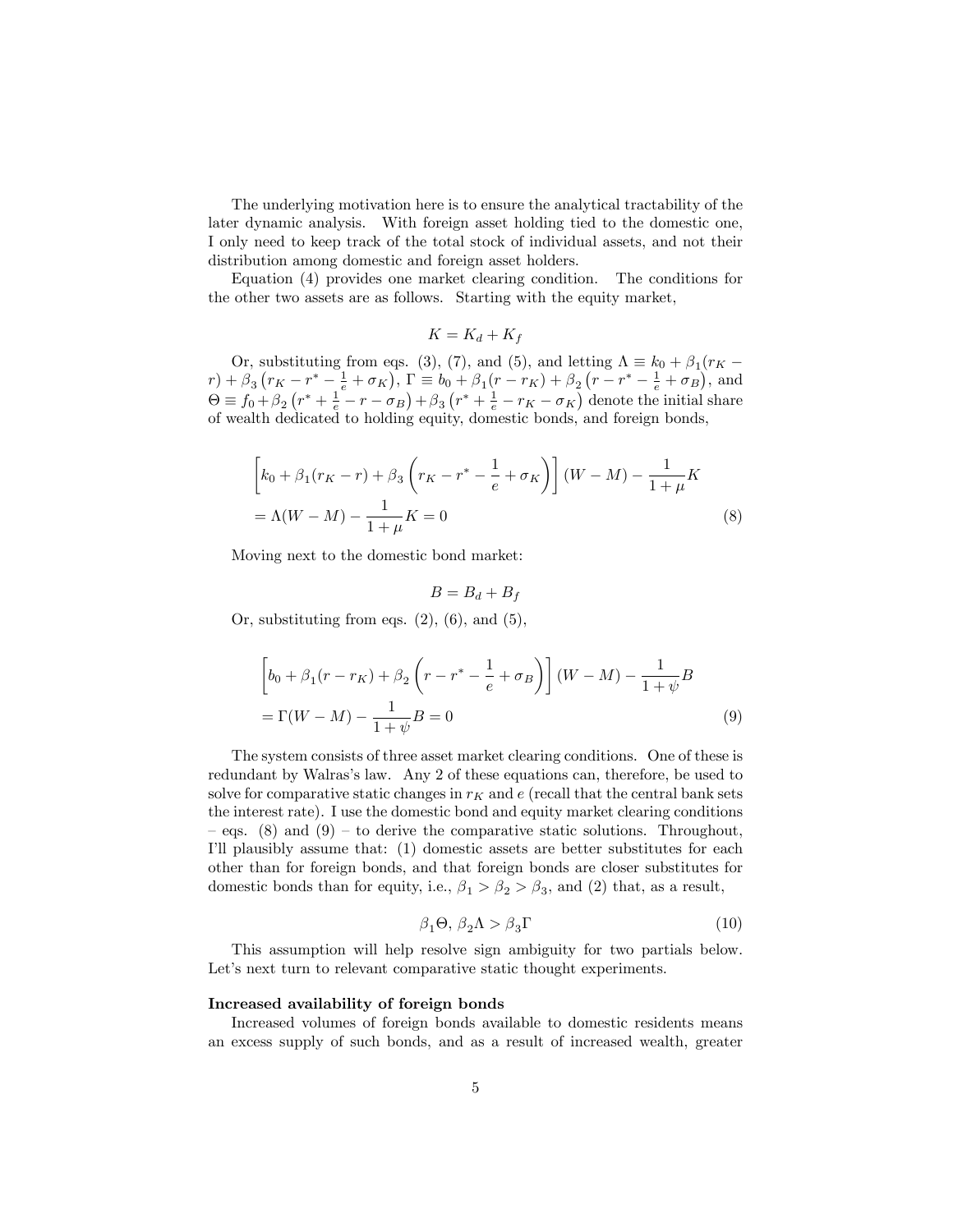demand for domestic assets. The real exchange must appreciate, and given the satisfaction of condition (10), the returns to equity must fall, in order to divert demand away from domestic assets and towards foreign bonds. In formal terms,

$$
\frac{dr_K}{dB_d^*} = -\frac{\beta_2 \Lambda - \beta_3 \Gamma}{\Delta_1} \frac{W - M}{e} < 0 \tag{11}
$$

$$
\frac{de}{dB_d^*} = -\frac{\beta_1(1-\Theta) + \beta_3 \Gamma}{\Delta_1} e(W-M) < 0 \tag{12}
$$

where  $\Delta_1 = \left\{ \left[ (\beta_1 + \beta_3)\beta_2 + \beta_1\beta_3 \right] \frac{W-M}{e^2} + \left[ (\beta_1 + \beta_3)\Gamma + \beta_1\Lambda \right] B_d^* \right\} (W-M) >$ 0.

The real exchange rate unambiguously appreciates. Intuitively, an increase in the supply of foreign bonds requires a decline in the relative returns to equity and a real appreciation to shift demand towards foreign bonds and remove their excess supply.

## Increased supply of equity

If, by contrast, it is domestic equity that becomes available in greater volumes, then the effect on returns to equity is positive. A higher level of  $r_K$  and a real depreciation are required to clear the equity market and remove the excess demand for other assets that increased wealth generates. In mathematical terms,

$$
\frac{dr_K}{dK} = \frac{\left[\beta_2(1-\Lambda) + \beta_3 \Gamma\right] \frac{W-M}{e^2} + \Gamma B_d^*}{\Delta_1} \frac{1}{1+\mu} > 0\tag{13}
$$

$$
\frac{de}{dK} = \frac{\beta_1 \Theta - \beta_3 \Gamma}{\Delta_1} \frac{(W - M)}{1 + \mu} > 0
$$
\n(14)

Signing the comparative static for  $e$  requires satisfaction of condition  $(10)$ .

#### Shift in foreign preferences toward domestic equity

Suppose foreign investors develop a stronger desire to hold domestic equity This creates excess demand for equity, lowering returns. The lower  $r_K$ , along with real appreciation, helps clear the market by diverting demand to other assets.

$$
\frac{dr_K}{d\mu} = -\frac{\left[\beta_2(1-\Lambda) + \beta_3 \Gamma\right] \frac{W-M}{e^2} + \Gamma B_d^*}{\Delta_1} \frac{K}{\left(1+\mu\right)^2} < 0 \tag{15}
$$

$$
\frac{de}{d\mu} = -\frac{\left(\Theta\beta_1 - \beta_3 \Gamma\right)(W - M)}{\Delta_1} \frac{K}{\left(1 + \mu\right)^2} < 0\tag{16}
$$

#### Shift in foreign preferences toward domestic bonds

Greater foreign preference for domestic bonds has the opposite effect on  $r_K$ to when the preference shift is toward equity. This is because the excess demand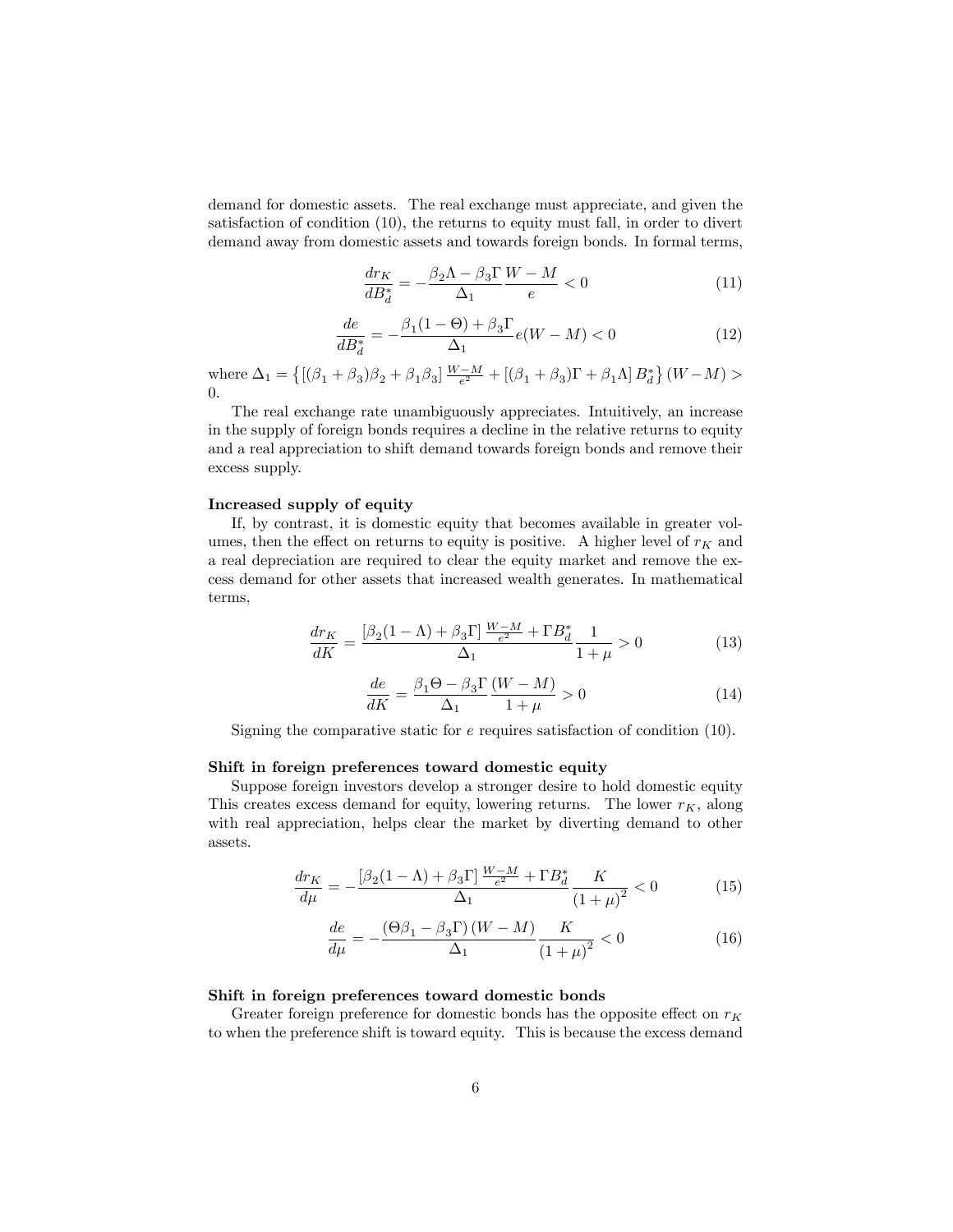for bonds now requires a rise in  $r_K$  to clear the market. The effect on the real exchange rate, i.e., a real appreciation, is qualitatively similar in the two cases.

$$
\frac{dr_K}{d\psi} = \frac{\left[ (\Lambda\beta_2 + \beta_3(1-\Gamma)] \, \frac{W-M}{e^2} + \Lambda B_d^*}{\Delta_1} \frac{B}{\left(1 + \psi\right)^2} > 0 \tag{17}
$$

$$
\frac{de}{d\psi} = -\frac{\left[\left(\beta_1 \Theta + (1 - \Gamma)\beta_3\right](W - M)}{\Delta_1} \frac{B}{\left(1 + \psi\right)^2} < 0 \tag{18}
$$

Two key results from this section need to be highlighted here as these play an important role later. One is that, though both kinds of shifts in foreign demand towards domestic assets generate real appreciation  $-$  an outcome that has received considerable attention both from policy makers and researchers the effect of on the returns to equity, and hence on investment (as defined below) is quite different. Second, accumulation of foreign bonds and domestic equity have qualitatively contrasting consequences for returns to equity and the real exchange rate under our assumptions.

In order to make the analysis more transparent, subsequent analysis proceeds by representing the comparative static results derived from the asset markets, i.e., eqs.  $(11)-(18)$ , in linear form. Thus,

$$
r_K = r_0 + r_1 K - r_2 B_d^* - r_3 \mu + r_4 \psi; \ r_i > 0, i = 0, 1, 2, 3, 4 \tag{19}
$$

and,

$$
e = e_0 + e_1 K - e_2 B_d^* - e_3 \mu - e_4 \psi; \ e_i > 0, i = 0, 1, 2, 3, 4 \tag{20}
$$

### 2.2 The Goods Market

I consider a small, open developing economy with two sectors; a modern industrial sector that produces a tradable good represented by  $T$ , while the output of the traditional sector, represented by  $N$ , is non-tradable. The price of the tradable good,  $P_T$ , is internationally given and normalized to unity. Production in the tradable sector utilizes capital and labor, and is subject to external economies of scale. Individual Örms are price takers in the labor market, and the real product wage  $w_T \equiv W_T / eP_T$  is fixed. Following a general specification common in the new growth theory, the production function in the traded goods sector is given by a standard Cobb-Douglas function that incorporates the existence of increasing returns to scale at the sectoral level. Thus, for the representative firm in the traded goods sector:

$$
Y_T = A_T \bar{K}^\gamma K^\alpha L_T^{1-\alpha} \tag{21}
$$

where  $Y_T$  is the output of the tradable good, K and  $L_T$  represent capital and labor in the tradable sector, and  $A_T$  is the exogenously given level of technology. The economy-wide average capital stock,  $K$ , equals the capital stock of the representative firm in equilibrium, and the parameter  $\gamma$  captures the presence of external, sector-level, economies of scale. For reasons that will become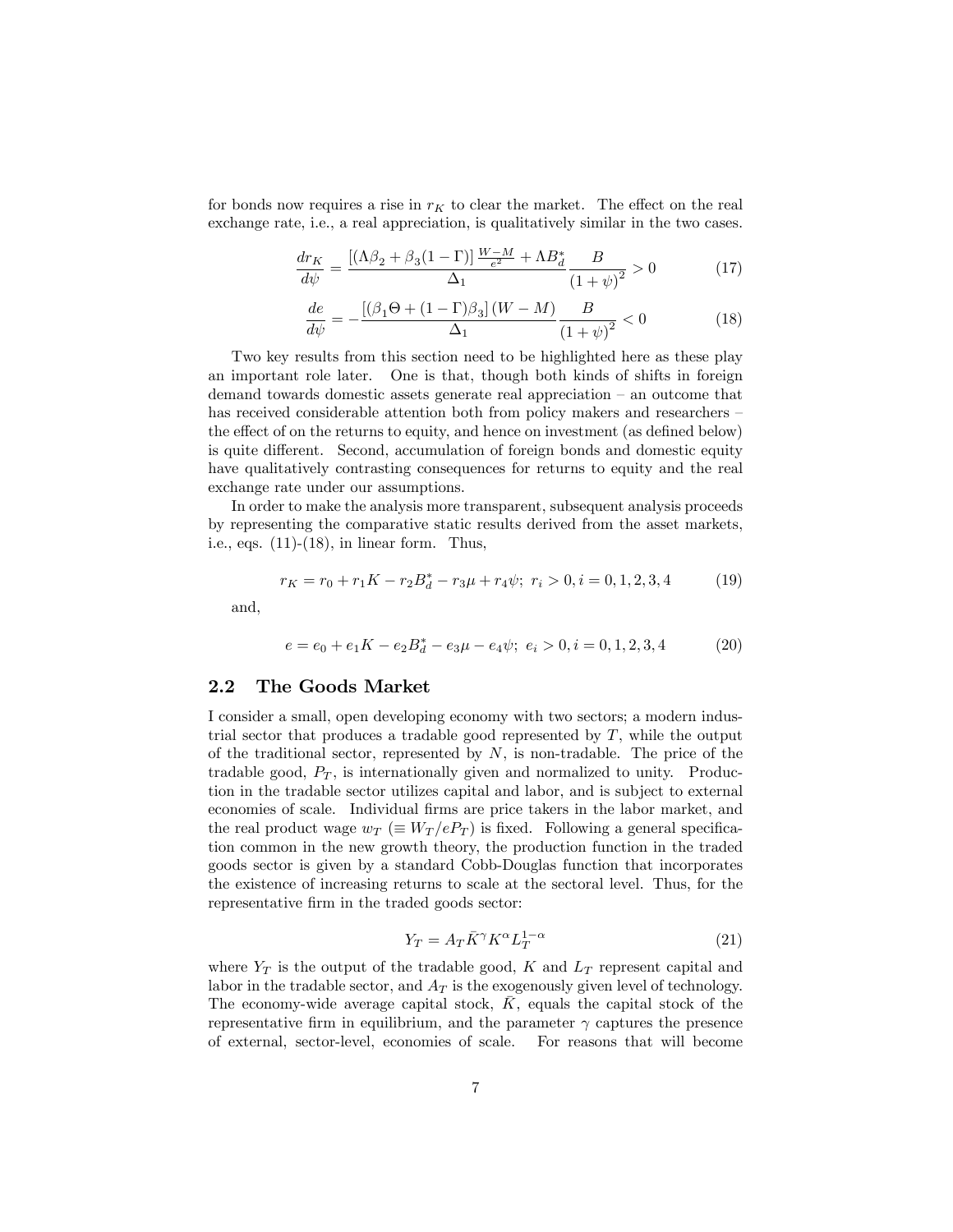clear in Section 3, the existence of a well-behaved dynamic system requires that  $\gamma < \alpha$ , i.e., there is an upper bound on the degree of external economies. With firms acting as wage-takers, the level of employment is given by competitive conditions:

$$
L_T = \left[\frac{(1-\alpha)A_T}{w_T}\right]^{\frac{1}{\alpha}} K^{\frac{\gamma+\alpha}{\alpha}}\tag{22}
$$

Plugging this level of employment back into equation (21) yields:

$$
Y_T = F K^{\frac{\gamma + \alpha}{\alpha}} \tag{23}
$$

where  $F \equiv \left(\frac{1-\alpha}{w_T}\right)$  $\int_{0}^{\frac{1-\alpha}{\alpha}} A_{\overline{T}}^{\frac{1}{\alpha}}$  to avoid clutter. Total profits,  $R_T$ , in terms of the non-tradable good, can be derived from eqs. (22) and (23) directly:

$$
R_T = eY_T - w_T L_T
$$
  
=  $e\alpha F K^{\frac{\gamma + \alpha}{\alpha}}$  (24)

The output of non-tradables,  $Y_N$ , employs a fixed factor (land) and labor, and is subject to diminishing returns to labor.

$$
Y_N = A_N L_N^{\delta}; \ \delta < 1 \tag{25}
$$

The functional distribution is determined by factor productivity at the margins. The real wage in terms of non-tradables,  $w_N$ , and total profits,  $R_N$ , can be derived as follows:

$$
w_N = \delta A_N L_N^{\delta - 1} \tag{26}
$$

$$
R_N = (1 - \delta) A_N L_N^{\delta} \tag{27}
$$

It may be useful to point out here that there is no assumption of wage equalization between the two sectors. Although a dramatic simplification, it can be justified by the short to medium-run nature of the analysis here and is further mitigated by the consideration that the two sectors may require different kinds of labor, especially in developing economies where the distinction between the modern/industrial/tradable sector  $\overline{\phantom{a}}$  with wage bargaining and efficiency wages  $-$  and the traditional, largely non-tradable informal sector gives rise to dual labor markets. Forces for wage equalization may also be absent or weak in the short run due to legal barriers such as the Chinese hukou system. In any event, my focus here is limited to the interaction between different kinds of asset flows and the goods market over the short- to medium-run. Distributional issues, although interesting, are of tangential concern here.

In order to specify an equilibrium condition for the non-tradable sector, we need to define consumption behavior. Assuming a Cobb-Douglas utility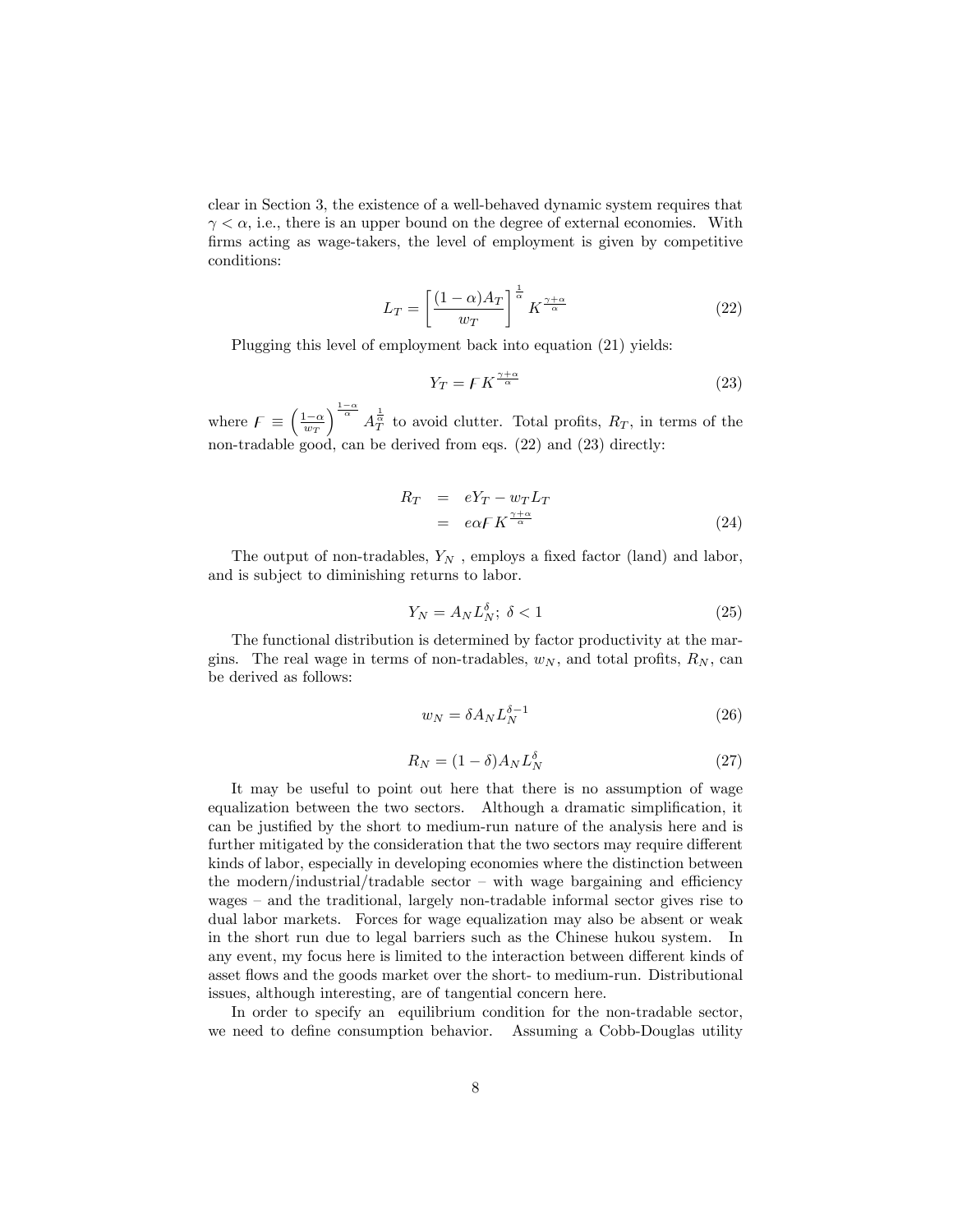function, and denoting the consumption share of tradables with  $\varepsilon$ , and the respective consumption levels by  $C_N$  and  $C_T$ ,<sup>5</sup>

$$
\frac{C_N}{C_T} = \frac{1 - \varepsilon}{\varepsilon} e \tag{28}
$$

We are now in a position to solve for the level of non-tradable output that clears that sector. The non-tradable output is used for consumption only so that the equilibrium condition is given by

$$
Y_N=C_N
$$

or, from equation  $(25)$  and the definition of sectoral factor incomes:

$$
A_N L_N^{\delta} = (1 - \varepsilon)(1 - s)(w_N L_N + R_N + e w_T L_T + R_T)
$$
\n(29)

where s denotes the saving rate out of income, while the right hand side expresses the demand for the non-tradable good. As suggested by Metzler (1951), it makes sense in a portfolio set-up to assume that savers have a target level of wealth, and that the the propensity to save out of current income will vary negatively with current wealth. Thus,

$$
s = s(W); s' < 0 \tag{30}
$$

Models in the Post Keynesian tradition often assume differences in saving behavior between functional income groups. I abstract away from those differences since again, these are of tangential interest here, although I return to this issue when relevant.

Substituting from eqs.  $(22)$ ,  $(24)$ ,  $(26)$ , and  $(27)$  into equation  $(29)$ , and normalizing all quantity variables by the level of the capital stock,  $K$ ,

$$
\frac{A_N L_N^{\delta}}{K} = \frac{(1 - \varepsilon)(1 - s)}{1 - (1 - \varepsilon)(1 - s)} eF K^{\frac{\gamma}{\alpha}}
$$
(31)

Non-tradable output is demand-led. It is decreasing in the saving rate and increasing in the real exchange rate (since an increase in  $e$ , i.e., a rise in the relative price of tradables leads to substitution toward non-tradables). Also, due to the demand generated by the tradable sector expansion, non-tradable output increases with an increase in the capital stock and a decline in the real product wage  $w_T$ . This latter feature will be mitigated, but not eliminated, if we introduce a higher saving rate for owners of capital relative to workers. Finally, notice that, in the absence of external economies of scale, i.e., if  $\gamma = 0$ , expansion of the capital stock will leave normalized tradable output unchanged (except for

$$
\begin{array}{rcl}\n\max_{C_T, C_N} & U(C_N, C_T) & = & C_T^{\varepsilon} C_N^{1-\varepsilon} \\
& s.t. C_N + eC_T & = & Y\n\end{array}
$$

where Y stands for real income in terms of non-tradables at any point in time.

<sup>&</sup>lt;sup>5</sup>That is, specifying the maximation problem as follows: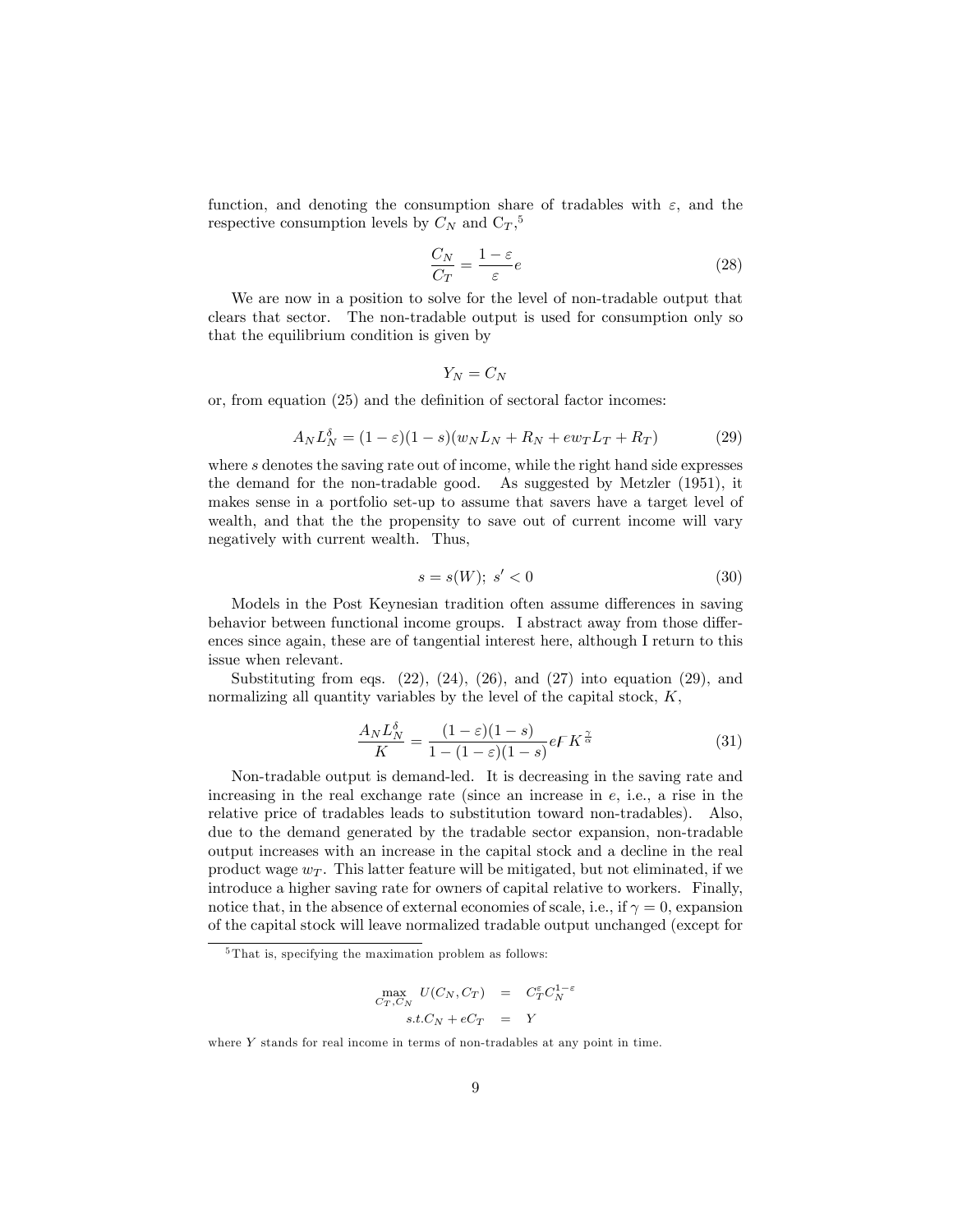through the wealth effect on savings). The capital stock term explicitly appears on the right hand side entirely due to the presence of increasing returns.

The equilibrium in the tradable sector is defined by the price of tradables being internationally given. The trade balance passively reflects the difference between output and expenditure in the tradable sector. I specify an independent investment function in line with the Keynesian-Kaleckian family of models. Investment, I, is affected positively by the profit rate,  $r<sub>T</sub>$ , and negatively by the cost of issuing equity, which is also the real return to equity,  $r_K$ .<sup>6</sup>

$$
\frac{I}{K} = \hat{K} = \pi (r_T - r_K) = \pi \left( \frac{R_T}{eK} - r_K \right)
$$
\n
$$
= \pi \left( \alpha F K^{\frac{\gamma}{\alpha}} - r_K \right) \tag{32}
$$

where  $\pi$  is a parameter capturing the speed of adjustment or the sensitivity of investment to the gap between the profit rate and the cost of issuing equity, hats or circumflexes over variables denote the growth rates of the associated variables, and the second line makes use of equation (24). The growth of the capital stock is declining in the real product wage and increasing, thanks to economies of scale, in the capital stock. Anything that affects the returns to equity (see section 2.1) also impacts investment. A relevant example in our case would be a shift in foreign asset preferences between equity and bonds that lead to capital inflows of one type or the other.

Based on equations (28) and (31), it is now straightforward to derive reduced form expressions for the consumption of tradables and the gap between this variable and output of tradables (both normalized by  $K$ ).

$$
\frac{C_T}{K} = \frac{\varepsilon (1 - s)}{1 - (1 - \varepsilon)(1 - s)} F K^{\frac{\gamma}{\alpha}} \tag{33}
$$

$$
\frac{Y_T}{K} - \frac{C_T}{K} = \frac{s}{1 - (1 - \varepsilon)(1 - s)} F K^{\frac{\gamma}{\alpha}} \tag{34}
$$

The output-consumption gap is increasing in the saving rate, the capital stock, and the level of technology, and declining in the real product wage. Again, the variable  $K$  owes its explicit presence on the right hand side to external economies of scale.

Finally, the trade balance (as a proportion of the capital stock) is given by:

$$
\frac{TB}{K} = \frac{Y_T}{K} - \frac{C_T}{K} - \frac{I}{K}
$$
\n(35)

so that, incorporating investment income yields the current account  $(CA)$ :

<sup>6</sup>One could also add the interest rate on bonds as an argument. However, given our assumption that this interest rate is exogenously set by the central bank, it is not of much interest here and will not affect the analysis.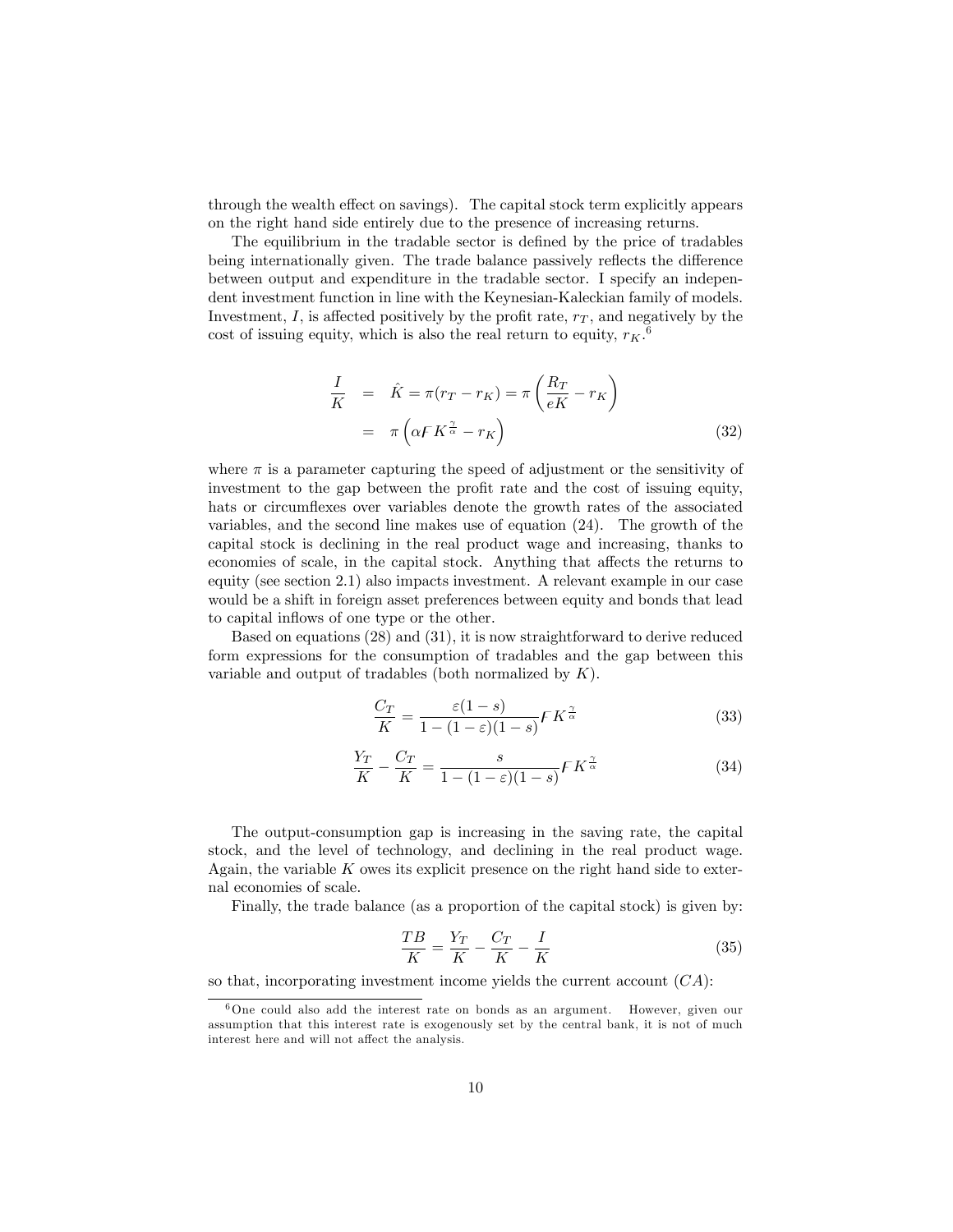$$
\frac{CA}{K} = -\frac{FA}{K} = \frac{Y_T}{K} - \frac{C_T}{K} - \frac{I}{K} - r_K \frac{K_f}{K} - r\frac{B_f}{K} + e\frac{B_d^*}{K}
$$
(36)

The current account, after setting the exogenous international interest rate to unity, and substitution from eqs.  $(6)$ ,  $(7)$ ,  $(32)$ , and  $(34)$ , can be expressed after some manipulation in the following form:

$$
\frac{CA}{K} = -\left[\pi\alpha - \frac{s}{1 - (1 - s)(1 - \varepsilon)}\right] F K^{\frac{\gamma}{\alpha}} + \left(\pi - \frac{\mu}{1 + \mu}\right) r_K - r \frac{\psi}{1 + \psi} \frac{B}{K} + e \frac{B_d^*}{K}
$$
\n(37)

where the term in the square brackets on the right hand side is the gap between the investment and saving rates when the cost of issuing equity is zero . This gap is likely to be positive at that low cost of issuing equity.

A higher level of capital stock increases both saving, and via the profit rate, investment. The current account is a positive function of the saving rate and the real exchange rate, while the sign on the return to equity is ambiguous. A positive effect requires that investment be sufficiently sensitive to the cost of equity, i.e.,  $\pi > \frac{\mu}{1+\mu}$ . I assume investment to be sufficiently responsive here and throughout the reminder of the analysis. Intuitively, an increase in  $r_K$ lowers investment, thus working to create a current account surplus, but also raises equity remittances by foreign owners, which has the opposite effect on the current account. Assuming  $\pi > \frac{\mu}{1+\mu}$  means assuming that the investment effect dominates the profit repatriation effect.

One may note here that the level of the real exchange rate only affects the current account balance through inward remittances. This will change if I keep the real wage fixed in terms of a composite basket of (tradable and non-tradable) goods so that the exchange rate directly affects distribution, profitability, and investment. Such a change will, however, make the analysis more complicated while adding little of direct interest.

Rather than assuming balanced trade in the short run, I specify the more plausible assumption in the next section that the current account is balanced in the steady state.

## 2.3 More short-run effects of changes in asset preferences and supplies

This may be a good point to pause and take a broader look at the structure of the short-run set-up developed so far. Section 2.1 developed the asset market structure. The central bank sets the interest rate while the real exchange rate and returns to equity are determined by the relative supply of and demand for various assets. For example, section 2.1 tells us that a shift in investor preference towards claims on capital lowers returns to equity while a similar shift towards domestic bonds has the opposite effect. It also tells us that both shifts lead to real appreciation. Once these variables have been determined in the asset markets, the currency account and the level of investment are determined in the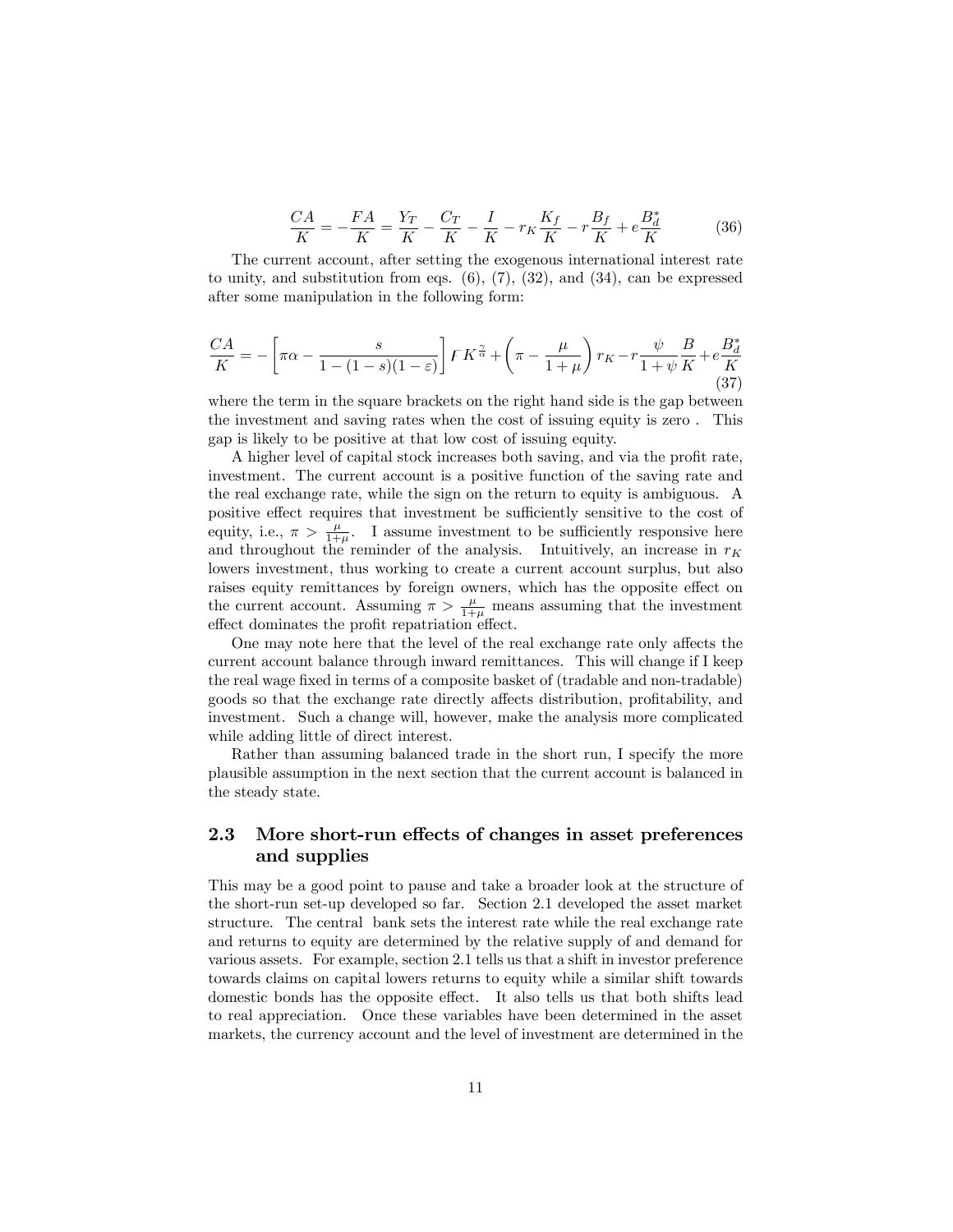goods market by these variables in conjunction with profitability, as specified in section 2.2. The level of profitability, in turn, is determined by the level of the capital stock, among other variables, thanks to economies of scale.

Let's turn next to some more comparative statics to pull things together and lay the foundation for the dynamic analysis in the next section. For the purpose of this comparative static analysis section only, I will set the initial values of the asset stocks so that  $K = B = B_d^*$ .

### 2.3.1 A shift in preferences towards domestic equity

To continue the exploration begun in section 2.1, consider the effect of a rise in  $\mu$ , but now on investment and the current account. We need to utilize eqs. (19), (20), (32) and (37).

$$
\frac{d(I/K)}{d\mu} = \pi r_3 > 0
$$

and,

$$
\frac{d(CA)}{d\mu}=-\left[\left(\pi-\frac{\mu}{1+\mu}\right)r_3+\frac{1}{\left(1+\mu\right)^2}r_K\right]-e_3<0
$$

Intuitively, an increase in  $\mu$  lowers the cost of issuing equity thus raising investment, increases profit remittances at a given level of  $r_K$ , and also leads to real appreciation. Starting with a balanced current account, all three effects work to create a current account deficit.

### 2.3.2 A shift in preferences towards domestic bonds

Now let's consider the effect of an increase in demand for domestic bonds.

$$
\frac{d(I/K)}{d\psi} = -\pi r_4 < 0
$$

and,

$$
\frac{d(CA)}{d\psi}=\left(\pi-\frac{\mu}{1+\mu}\right)r_4-\frac{r}{\left(1+\psi\right)^2}-e_4\gtrless 0
$$

The reduced investment resulting from higher cost of equity on the one hand, and real appreciation and increased investment income outflows on the other, have opposing effects on the current account.

## 2.3.3 Increased supply of domestic equity

Recall from Section 2.1 that, in this case, the return to equity must rise and the real exchange rate has to depreciate in order to clear the market for equities. What about investment and the current account?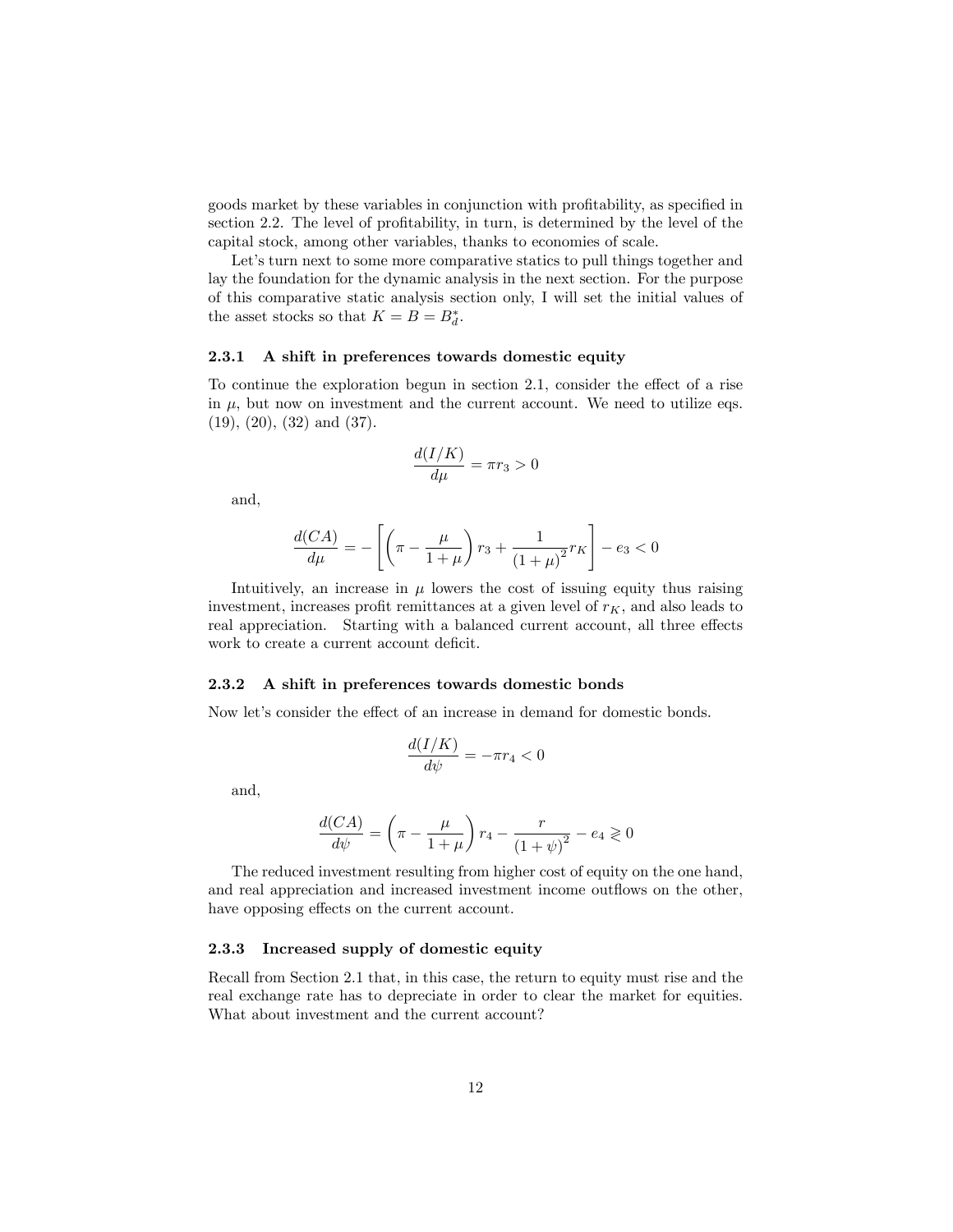$$
\frac{d(I/K)}{dK} = \pi \left[ \gamma F K^{\frac{\gamma - \alpha}{\alpha}} - r_1 \right] \geq 0
$$

and,

$$
\frac{d(CA)}{dK} = -\left\{\frac{\gamma}{\alpha} \left[\pi\alpha - \frac{s}{1 - (1 - s)(1 - \varepsilon)}\right] - \frac{\varepsilon s'}{\left[1 - (1 - s)(1 - \varepsilon)\right]^2}K\right\} F K^{\frac{\gamma}{\alpha}} + \left(\pi - \frac{\mu}{1 + \mu}\right) r_1 + e_1 \geq 0
$$

where  $s'(< 0)$  is the Metzler wealth effect on savings. Investment may rise or fall. This is because both the profit rate and the cost of issuing equity increase with  $K$  in the goods sector. To give a preview of the next section, the presence of economies of scale means that the net effect depends on the level of the capital stock. At low levels of  $K$ , the effect of external economies will dominate and investment rises.<sup>7</sup> As the capital stock increases, the positive effect on investment weakens and the overall sign turns negative.

The sign of the effect on the current account could be negative at low levels of capital stock, owing to the increase in investment caused by the presence of economies of scale. This effect is increasingly offset as the level of the capital stock rises and the real exchange rate depreciates. At sufficiently higher levels of the capital stock, the sign is positive.

### 2.3.4 Increased supply of foreign bonds

Greater availability of foreign bonds requires a fall in return to equity and an appreciation to clear that market. The former effect ensures higher investment which, combined with the appreciation and decline in saving due to the wealth effect result, in turn, in a current account deficit.

$$
\frac{d(I/K)}{dB_d^*} = \pi r_2 > 0
$$

and,

$$
\frac{d(CA)}{dB_d^*} = -\left[-\frac{\varepsilon s'}{\left[1-(1-s)(1-\varepsilon)\right]^2}FK^{\frac{\gamma}{\alpha}} + \left(\pi-\frac{\mu}{1+\mu}\right)r_2\right]-e_2<0
$$

The next section builds on these short-run comparative static outcomes to analyze the dynamics of the capital stock and the current account.

<sup>&</sup>lt;sup>7</sup>At  $K = 0$ , the positive profitability effect becomes infinite.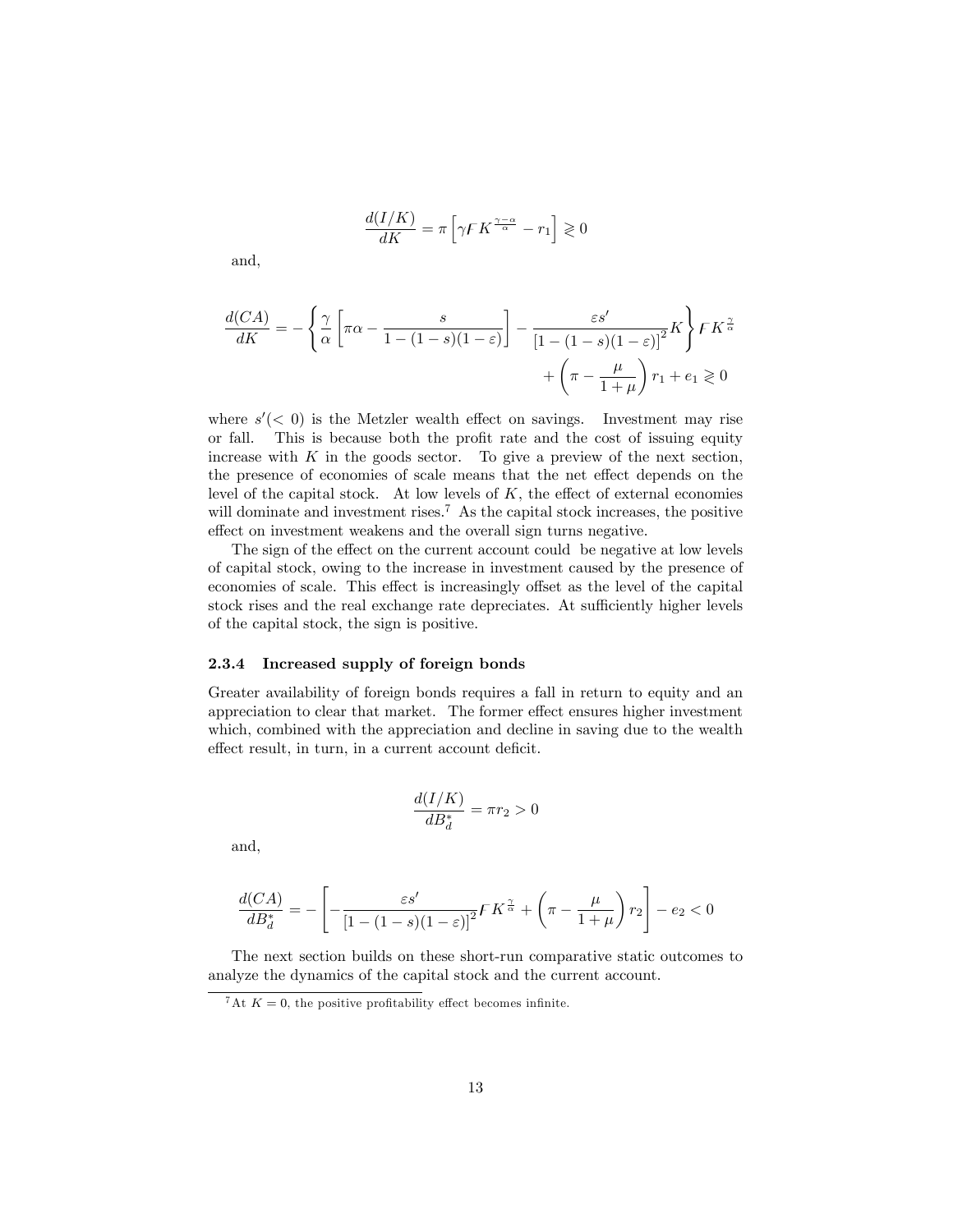# 3 Accumulation and external account evolution over time

The exchange rate, returns to equity, non-tradable sector employment, consumption, savings, investment, and the current account are endogenous in the short-run while the asset stocks are pre-determined variables that evolve gradually over time. The analysis in the previous section helped lay the foundations for exploring the dynamics of capital stock and net international investment position evolution. To maintain analytical tractability, I assume that the stock of domestic bonds is given over the time period under consideration.<sup>8</sup> This, along with the assumption of constant goods prices and tradable sector wages makes the analysis more plausibly "medium-run" rather than long-run in nature.

The equation for the evolution of the capital stock, i.e., equation (32) has already been discussed. Another equation of motion follows from the expression for the current account, but needs to be derived in a bit more detail since we did not consider the gradual evolution of asset stocks in Section 2.3. The balance of payments (BP) identity with a flexible exchange rate implies that any current account imbalance must be offset by a financial account imbalance in the opposite direction. Utilizing the current account expression from equation (37), this yields:

$$
\left[\frac{s}{1-(1-\varepsilon)(1-s)}F K^{\frac{\gamma}{\alpha}} - \pi \left(\alpha F K^{\frac{\gamma}{\alpha}} - r_K\right) - r_K \frac{\mu}{1+\mu}\right] K - r \frac{\psi}{1+\psi} B + e B_d^*
$$
  
=  $\dot{B}_d^* - \dot{K}_f - \dot{B}_f$  (38)

The left and right hand sides of the equation represent the current account and the (negative of the) financial account, respectively, and dots over variables represent time derivatives. Employing eqs. (6) and (7) leads, after some manipulation, to:

$$
\dot{B}_d^* = \left[ -\Omega F K^{\frac{\gamma}{\alpha}} + \frac{\pi - \mu}{1 + \mu} r_K - r \frac{\psi}{1 + \psi} \frac{B}{K} + e \frac{B_d^*}{K} \right] K \tag{39}
$$

where  $\Omega \equiv$  $\left[\frac{\pi\alpha}{1+\mu}\,-\,\frac{s}{1-(1-s)(1-\varepsilon)}\right.$ . This equation describes the evolution of domestic holding of foreign bonds, which is increasing in the saving rate, the returns to equity, and the exchange rate. The discussion in section 2.3 discussed the underlying intuition.

Before I proceed, I will make one more simplification that helps avoid uninteresting detours. Notice that the term  $K$  makes an appearance in the denominator of the last two terms in the square brackets. Recall also, that e itself is a function of  $B_d^*$ , so that the term  $eB_d^*$  adds another non-linearity. For the remainder of this analysis, I will ignore any pure magnitude effects that arise from these normalized stocks (e.g., the terms  $K^2$  in the denominator whenever

<sup>8</sup>Alternatively, one could postulate that the speed of issuance of domestic bonds is very slow relative to the evolution of other asset stocks.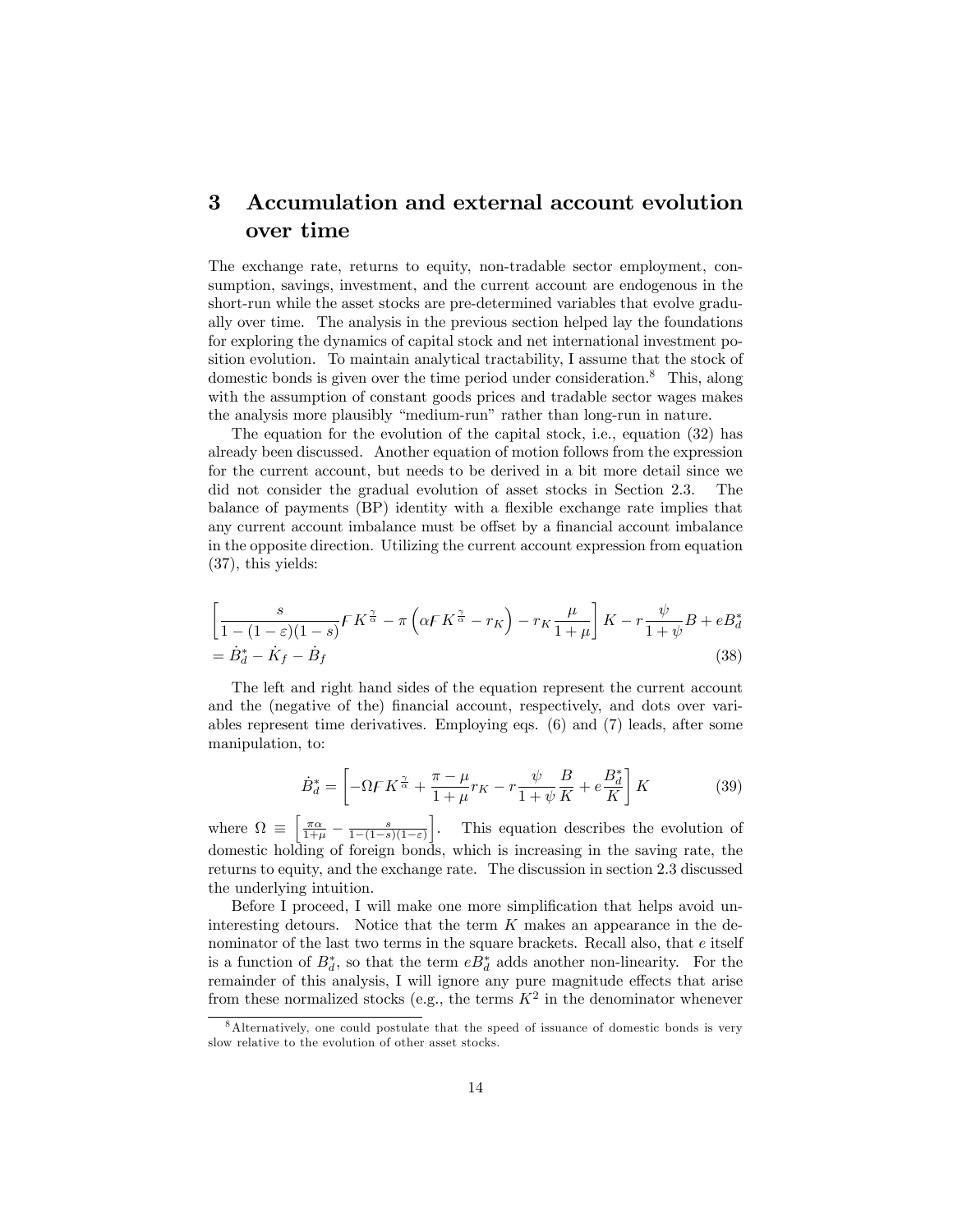I differentiate with respect to  $K$ ). These terms do not reflect any interesting economic mechanisms.

To summarize, the dynamic system consisting of the two state variables, K and  $B_d^*$  can be represented succinctly by the following equations:

$$
\dot{K} = f(K, B_d^*; \mu, \psi); \ f_1, f_4 < 0, \ f_2, f_3 > 0 \tag{40}
$$

$$
\dot{B}_d^* = h(K, B_d^*; \mu, \psi); \ h_2, h_3 < 0, \ h_1 > 0; \ h_4 \geq 0 \tag{41}
$$

The signs of the partials assume that  $K \geq 1$  (see the Appendix for detailed expressions).

The steady state is characterized by constant stocks of all financial assets. Equation (38) highlights the implication that the current account is balanced in the steady state. Moreover, along with the constant capital stock, it implies that the returns to equity, the level of tradable and non-tradable output, and the exchange rate too are constant in the steady state.

The slopes of the two isoclines in  $K - B_d^*$  can be derived from eqs. (32) and (39). Formally, employing the linear expressions (19) and (20),

$$
\left. \frac{\partial B_d^*}{\partial K} \right|_{\dot{K}=0} = \frac{r_1 - \gamma F K^{\frac{\gamma - \alpha}{\alpha}}}{r_2} \tag{42}
$$

$$
\frac{\partial B_d^*}{\partial K}\Big|_{\dot{B}_d^*=0} = \frac{\left(\frac{\pi-\mu}{1+\mu}\right)r_1 + \frac{B_d^*}{K}e_1 - \left(\frac{\gamma}{\alpha}\Omega + \Omega'K\right)FK^{\frac{\gamma-\alpha}{\alpha}}}{\left(\frac{\pi-\mu}{1+\mu}\right)r_2 + \frac{B_d^*}{K}e_2 + \Omega'FK^{\frac{\gamma}{\alpha}}}
$$
(43)

where  $\Omega' = \frac{\varepsilon s'}{[1-(1-\varepsilon)(1-s)]^2} < 0$ . Consider first the slope of the  $K = 0$  isocline. An increase in the level of foreign bond holdings causes  $r_K$  to decline, resulting in higher investment. The level of the capital stock must increase in order to restore investment to its original level through the effect on  $r_K$ . However, notice that, there is an offsetting effect of the rise in  $K$  that emerges from higher goods market profitability due to external economies. Given that  $\gamma < \alpha$ , this effect is large at low levels of  $K$ , but decreases rapidly thereafter. For example, when  $K = 1$ , the isocline is positively-sloped if  $r_1 - \gamma F > 0$ . The isocline, in the range where it is positively-sloped, is concave in  $K$ .

Turning to the  $\dot{B}_d^* = 0$  isocline, increased holdings of foreign bonds leads to a current account deficit through lower savings (the wealth effect), higher investment, and real appreciation. An increase in  $K$  is required to restore balance through higher returns to equity and real depreciation. Again, there is an offsetting effect due to the presence of economies: rising capital stock levels increase profitability and investment, and lower saving through the wealth effect. Again these effects are large at very low levels of  $K$  and, in the range where the isocline is positively-sloped, the isocline gets less steep as  $K$  increases.

As is typical for systems with external economies, several configurations are possible. As long as both isoclines are positively-sloped, however, it can be shown that the system has a saddle point solution when the  $\dot{B}_d^* = 0$  isocline is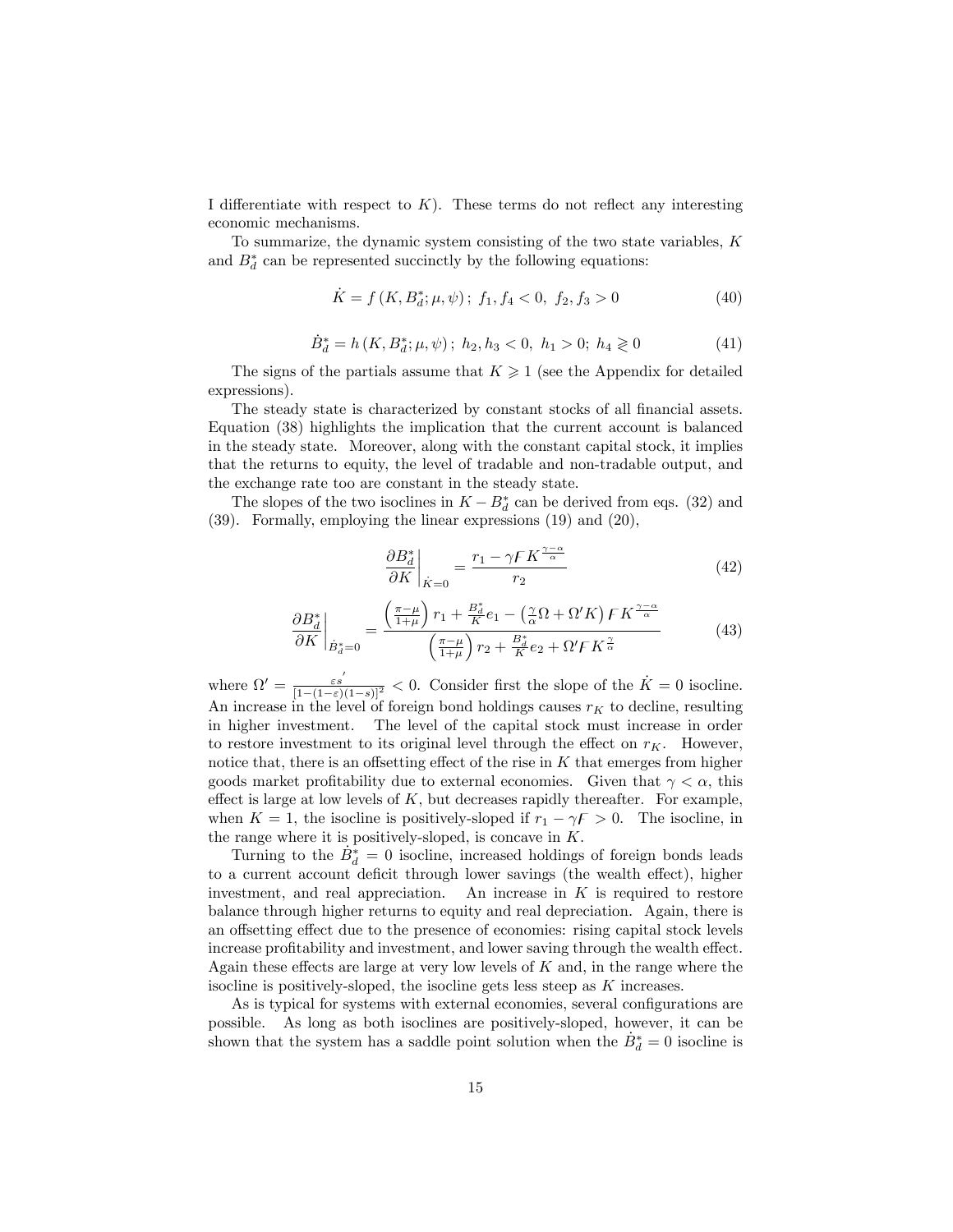steeper and a stable one when it is flatter than the other isocline. The Appendix shows the conditions under which the two isoclines are positively-sloped and the slope of the  $\dot{B}_d^* = 0$  isocline becomes flatter more rapidly than that of the  $\dot{K} = 0$ isocline, so that if the isoclines intersect twice, the  $\dot{B}_d^* = 0$  isocline is likely to be steeper when the capital stock is low and flatter when the capital stock is high. I treat this as our configuration of interest. Intuitively, in the case of both isoclines, an increase in the capital stock raises  $r_K$  – and, relevant only to the current account,  $e$  – which then requires an increase in the holdings of foreign bonds to restore zero change. However, in the case of the current account, there is the additional wealth effect on savings which, by reducing the rise in  $B_d^*$  required for each increment of K reduces the slope as the stocks of both assets increase (i.e., as we move rightward).<sup>9</sup> This additional effect is what helps ensure that the  $\dot{B}_d^* = 0$  isocline flattens faster than the other one.

Figure 1 illustrates the system with the help of a phase diagram. The presence of economies of scale gives rise to two equilibria in our set-up, one with a low level of capital stock  $(K_L)$ , and the other with a higher level  $(K_H)$ .<sup>10</sup>



Figure 1: The basic medium-run set-up

 $9$ Notice that the wealth effect appears both in the numerator and the denominator of equation (43).

<sup>10</sup> It is worth noting here that, in the absence of economies of scale, the two equations of motion will be linear in our set-up, and the two isoclines will, therefore be straight lines with (at most) one intersection.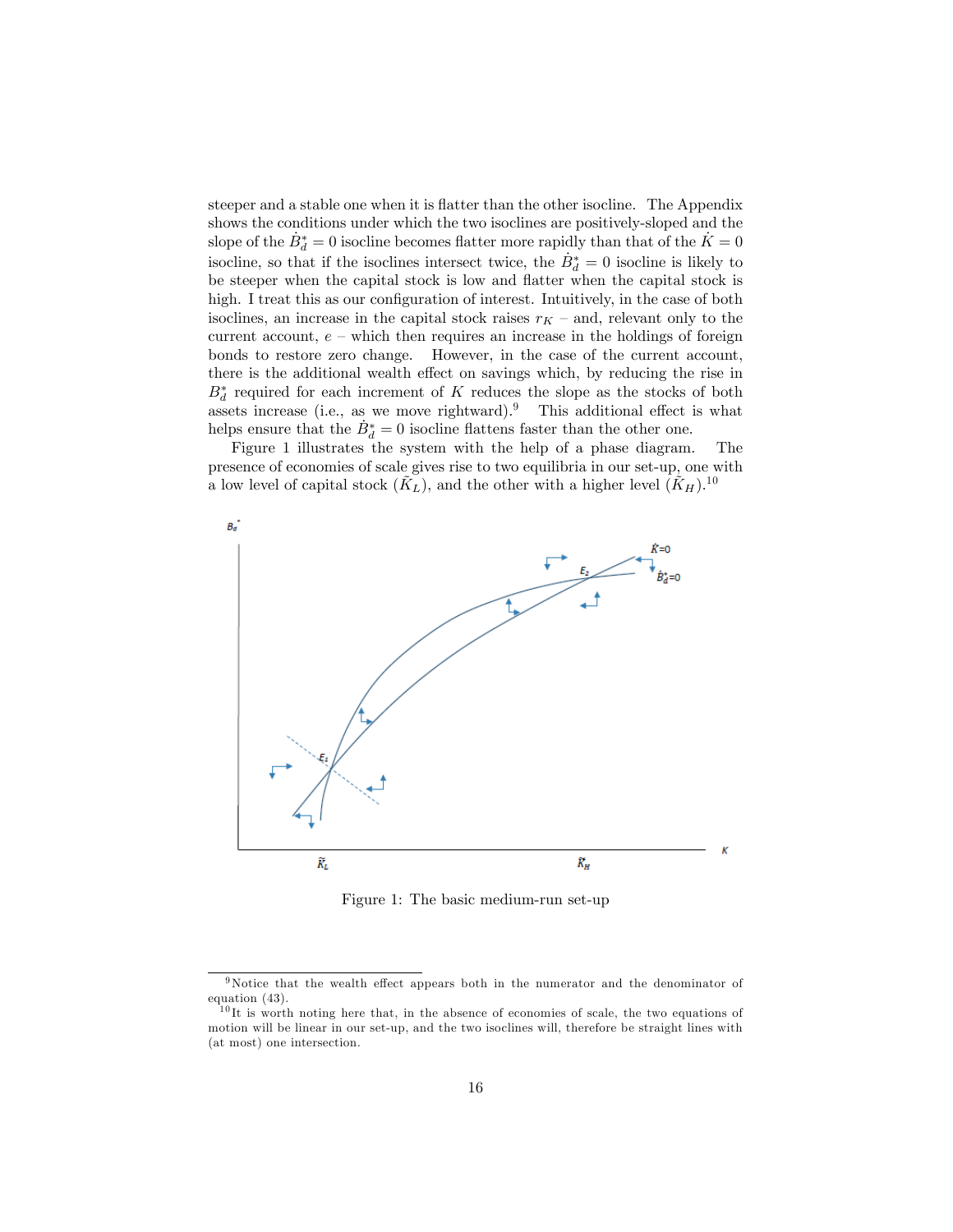## 3.1 Increased equity inflows

How does a switch in foreign investor sentiment towards domestic equity ináuence the evolution of the system? As discussed earlier in section  $2.3.1$ , the effect of such a change is to boost investment and create a current account deficit. This means, in turn, that the level of the capital stock must be higher to restore investment to its original level and remove the current account deficit. Thus, in terms of Figure 2, the effect is to shift both isoclines rightward. Formally, the magnitudes of the curve shifts in the horizontal direction are:

$$
\frac{\partial K}{\partial \mu}\Big|_{\dot{K}=0} = \frac{r_3}{r_1 - \gamma F K^{\frac{\gamma - \alpha}{\alpha}}} > 0
$$

$$
\frac{\partial K}{\partial \mu}\Big|_{\dot{B}^*_{d}=0} = \frac{\frac{\pi \alpha + (1+\pi) r_K}{(1+\mu)^2} + \left(\frac{\pi - \mu}{1+\mu}\right) r_3 + e_3 \frac{B^*_{d}}{K}}{-\left(\frac{\gamma}{\alpha} \Omega + \Omega' K\right) F K^{\frac{\gamma - \alpha}{\alpha}} + \left(\frac{\pi - \mu}{1+\mu}\right) r_1 + e_1 \frac{B^*_{d}}{K}} > 0
$$

Let's turn our focus next to the transitional dynamics. In intuitive terms, the initial shift in asset demand lowers the return to equity and the real exchange rate (i.e. appreciation). This means that investment picks up and the net foreign asset position declines as the economy experiences current account deficits. The subsequent transitional dynamics depend on the responsiveness of investment (i.e., the speed of adjustment,  $\pi$ ). If we continue to assume sufficient sensitivity so that the capital stock adjusts faster than holdings of foreign bonds, the system follows the path labelled  $T_1$  in the figure. To understand why, it helps to focus on the "horse race" between the profit rate and the returns to equity. Since investment is responsive, so that  $K$  rises rapidly, economies of scale ensure that the profit rate rises and the exchange rate depreciates. At the same time, since  $B_d^*$  declines relatively slowly, the upward push on  $r_K$  is weak. The profit rate, therefore, rises relative to the cost of equity, and positive investment continues. The rise in  $r_K$  and real depreciation accompanying the rising capital stock then, over time, help stanch the decline in net investment position until the net financial outflows reverse. Beyond this point, the economy accumulates foreign bonds, and this, along with the accompanying real appreciation and rise in returns to equity guide the economy to the new high capital stock steady state. The economy has experienced a sustained spurt of investment and current account deficits followed by surpluses along the path. This is consistent with the empirical findings of Libman et al. (2019), who report that the trade balance initially declines and then recovers during episodes of sustained investment surges.

In the case where investment responds weakly to profitability conditions, the outcome is a trajectory such as  $T_2$ . In this case, the initial decline in the returns to equity barely effects the capital stock so that economies of scale do not come into play in a significant manner. In response to initial investment, holdings of foreign bonds decline rapidly, and so  $r_K$  rises faster than r, winning the horse race, and resulting in the capital stock declining after a while. As the capital stock declines, the real exchange rate appreciates, further magnifying the loss of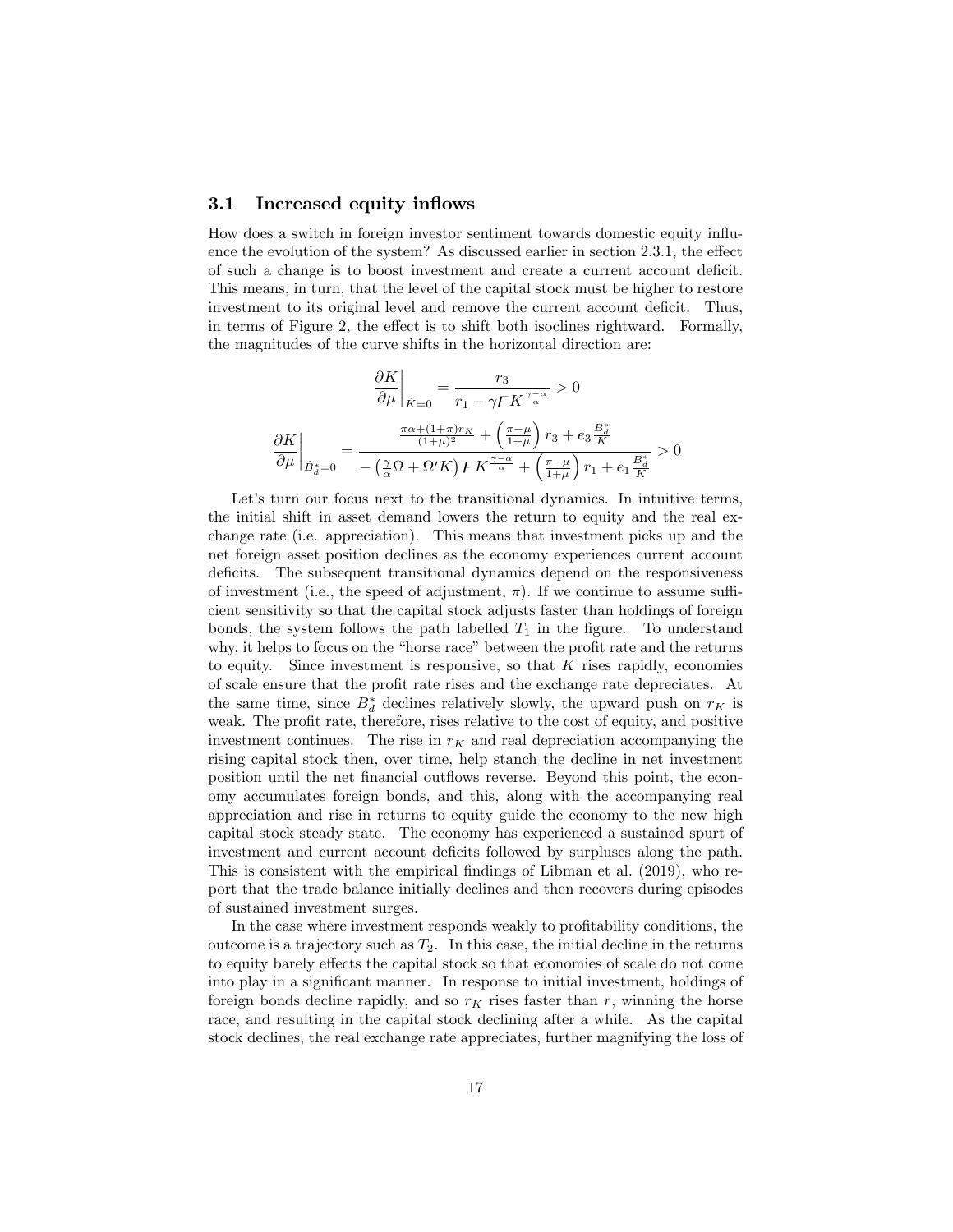international bond holdings. Thus, in the case where the speed of adjustment of the capital stock is relatively low, a corner solution eventuates.



Figure 2: Increased equity inflows

## 3.2 Increased bond inflows

What if the switch in preferences is toward domestic bonds rather than equity? In this case, contrary to that of equity inflows, the initial impact on investment is negative through the returns to equity channel.

In terms of curve shifts, the effect is to shift the  $\dot{K} = 0$  leftward and up while the effect on the  $\dot{B}_d^* = 0$  isocline is ambiguous. Formally, the magnitude of the curve shifts in the horizontal direction are given by;

$$
\left.\frac{\partial K}{\partial \psi}\right|_{\dot{K}=0} = -\frac{r_4}{r_1 - \gamma F K^{\frac{\gamma-\alpha}{\alpha}}} < 0
$$

$$
\left.\frac{\partial K}{\partial \psi}\right|_{\dot{B}^*_{a}=0} = -\frac{\left(\frac{\pi-\mu}{1+\mu}\right) r_4 - \frac{B^*_{a}}{K} e_4 - \frac{1}{(1+\psi)^2} \frac{rB}{K}}{\left(\frac{\pi-\mu}{1+\mu}\right) r_1 + e_1 \frac{B^*_{a}}{K} - \left(\frac{\gamma}{\alpha} \Omega + \Omega' K\right) F K^{\frac{\gamma-\alpha}{\alpha}}} \gtrless 0
$$

Looking at the numerator of the second expression, clearly there are two cases:  $(1)$  when the effect of bond inflows is sufficiently weaker on the returns to equity than on the real exchange rate, so that  $\left(\frac{\pi-\mu}{1+\mu}\right)$  $\int r_4 < e_4 \frac{B_d^*}{K} + \frac{1}{(1+\psi)^2} \frac{rB}{K},$ the  $\dot{B}_d^* = 0$  isocline shifts down and to the right, while, (2) in the opposite case where  $\left(\frac{\pi-\mu}{1+\mu}\right)$  $\int r_4 > e_4 \frac{B_d^*}{K} + \frac{1}{(1+\psi)^2} \frac{r}{K}$ , the  $\dot{B}_d^* = 0$  isocline shifts up and leftward.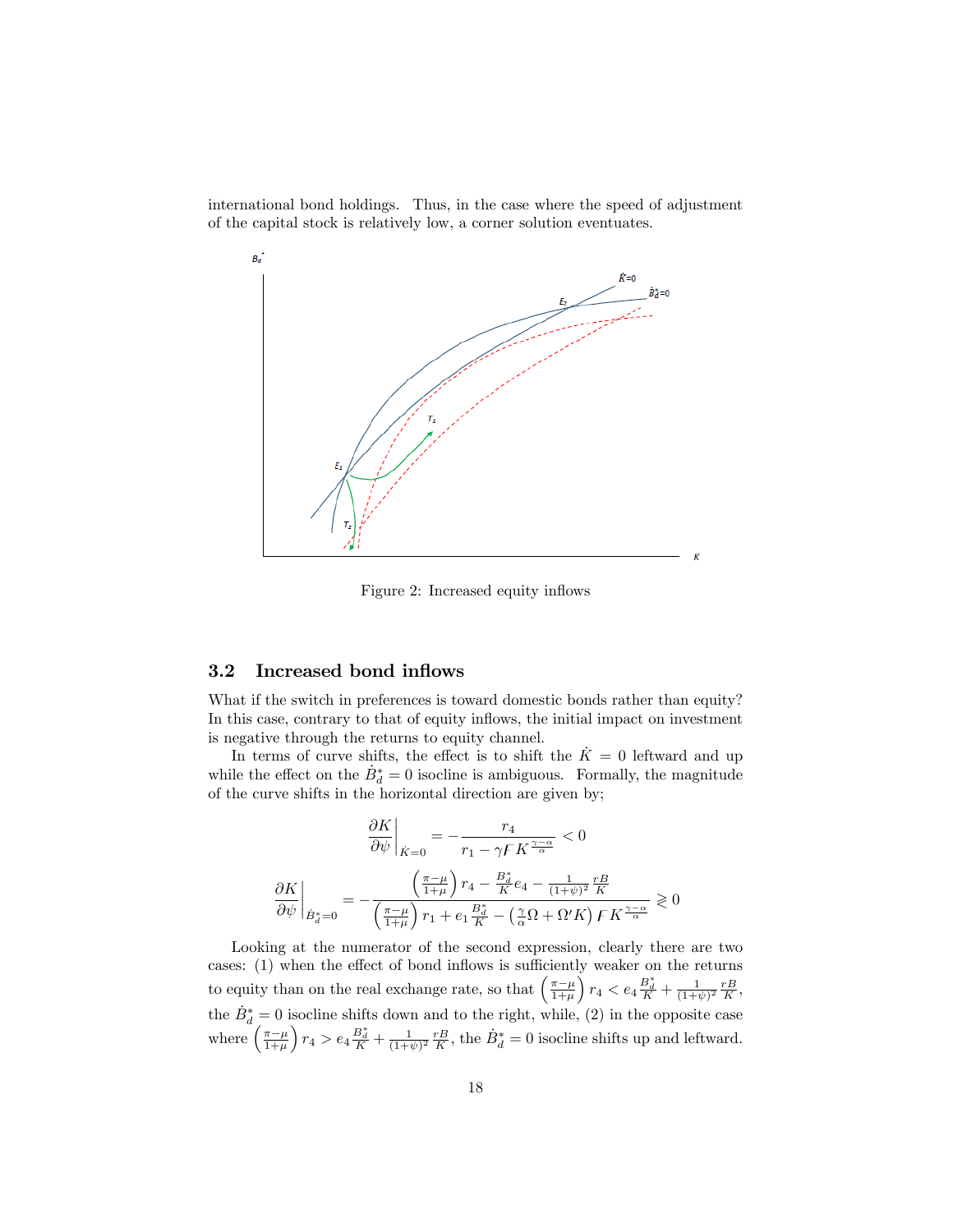Why? To understand the intuition, let's consider the cases individually. Keep in mind that in both cases, the bond inflows initially cause a real appreciation and a rise in the return to equity. This means that, in both cases, investment initially declines.

CASE 1:  $\left(\frac{\pi-\mu}{1+\mu}\right)$  $\int r_4 < e_4 \frac{B_d^*}{K} + \frac{1}{(1+\psi)^2} \frac{rB}{K}.$ 

This case, which is reminiscent of the "Dutch disease" phenomenon, is captured by Figure 3. Since in this case the impact of the bond inflows is greater on e, the initial decline in the capital stock is accompanied by the loss of foreign bond holdings. As  $K$  declines, so does the the profit rate (thanks to economies of scale), and the initial appreciation is magnified, leading to further loss of foreign bond holdings. A corner solution results.



Figure 3: The effect of bond inflows when the effect on the real exchange rate is strong

CASE 2:  $\left(\frac{\pi-\mu}{1+\mu}\right)$  $r_4 > e_4 \frac{B_d^*}{K} + \frac{1}{(1+\psi)^2} \frac{rB}{K}.$ 

This case, captured by Figure 4, is more complicated in that at least two kinds of trajectories are possible. Recall that now the initial impact of bond inflows is stronger on  $r_K$ , so that the resulting large initial decline in investment results in a current account surplus rather than a deficit, and therefore, contrary to case 1, a rise in foreign bond holdings. In the "virtuous" scenario, represented by the trajectory labelled  $T_2$  in Figure 4, investment is not sensitive to the initial rise in  $r_K$ . This lack of responsiveness means that the rise in foreign bond holdings and the resulting decline in  $r_K$  could reach a point beyond which investment recovers and the economy ends up at the higher capital stock equilibrium. The assumption that we have made up until now, that investment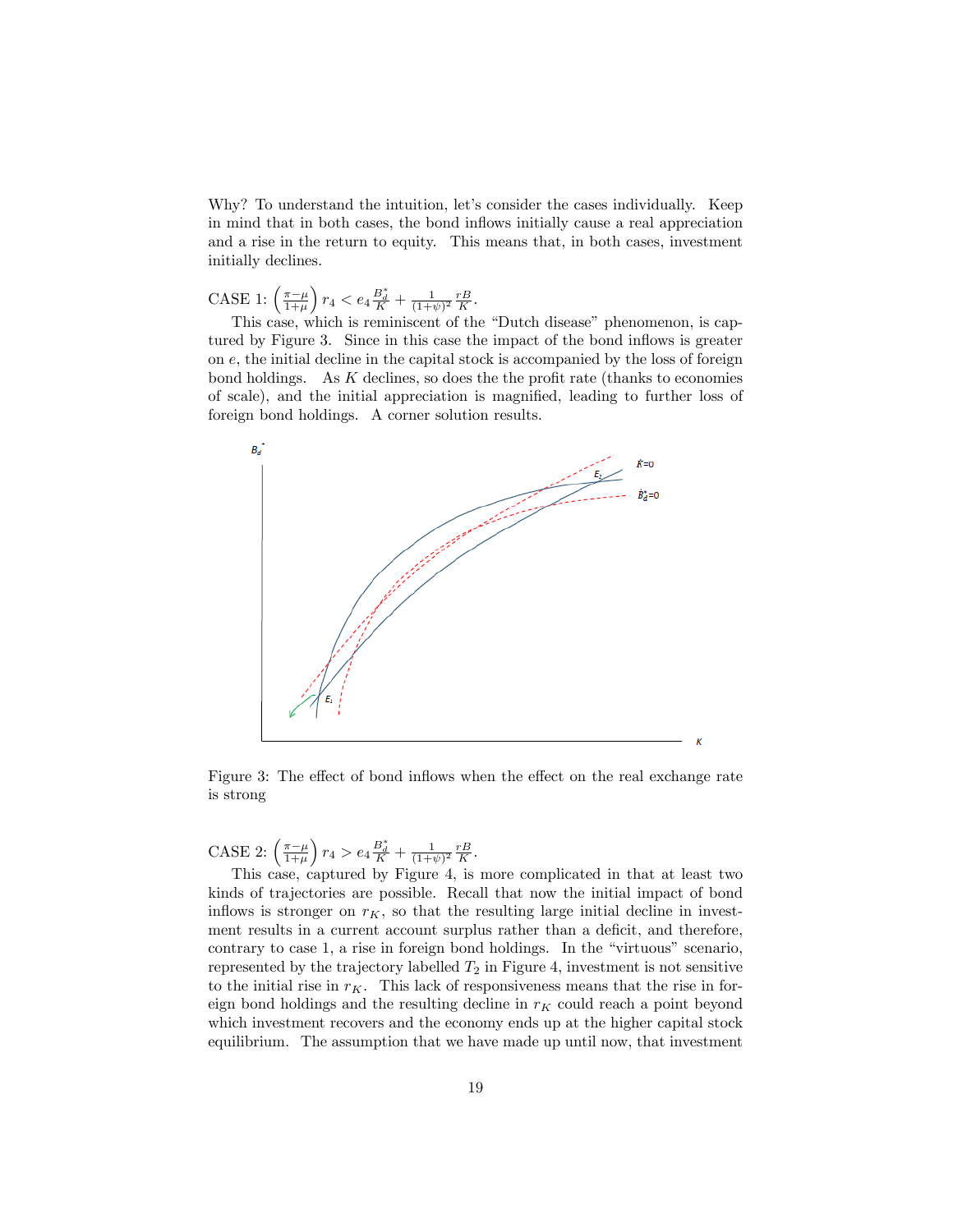is sensitive to profitability, however, precludes this scenario. Under this latter assumption, represented by the path  $T_1$ , investment continues to fall until the appreciation caused by the decline in the capital stock turns the initial current account surplus into a deficit. From thereon, both the stocks of physical capital and foreign bond holdings decline.

Thus, contrary to the case where foreign preferences shifted towards domestic equity, investment responsiveness precludes the possibility of attaining the higher capital stock equilibrium. Moreover, even in the virtuous case, the trajectory followed by the capital stock is that of decline followed by strong recovery rather than a consistent and sustained investment surge caused by capital inflows.



Figure 4: The effect of bond inflows when the effect on the returns to equity is strong

# 4 Concluding Remarks

All capital inflows are not created equal. This paper has explored one reason why this may be the case by connecting the impact effects in the financial markets to mechanisms that spring into action over time in the goods sector. I analyzed the effects of two kinds of real appreciation-inducing capital flows, one that reduce the cost of issuing equity and the other that increase it. Given adequate investment responsiveness, and in the presence of learning externalities in a developing country context, different kinds of inflows can lead to very different outcomes in the real sector over time. Consistent with recent empirical evidence, one family of flows facilitates achievement of the higher capital stock steady state following sustained investment surges while the other is likely to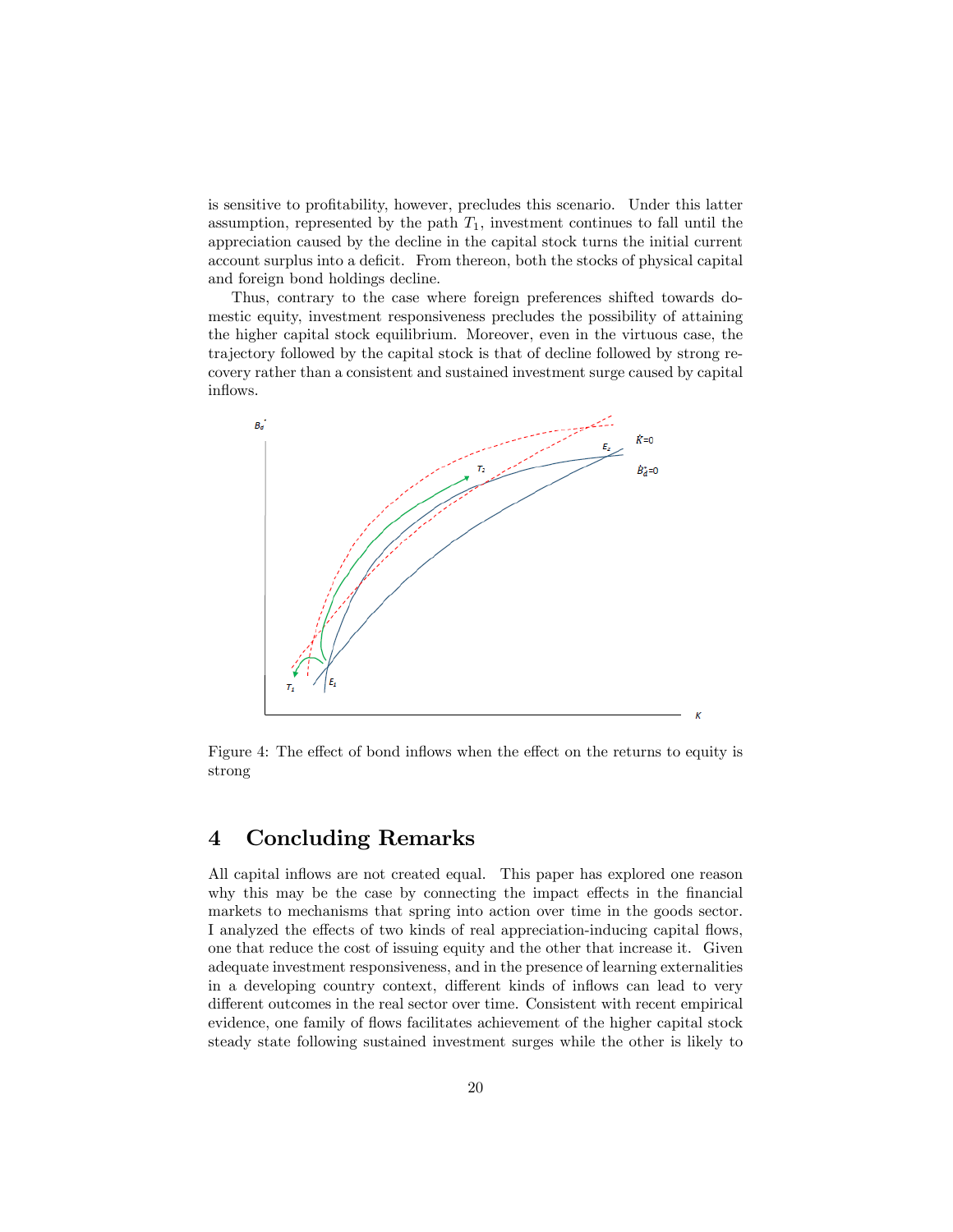hinder such surges. Some inflows set into motion forces that offset Corden's "real appreciation" problem while others magnify it.

The analysis has policy implications beyond narrow academic interest. Policy makers often resort to sterilization, exchange rate management, or capital controls to curb the real appreciation that follows foreign capital inflows. Given their different consequences for the real economy over time, sterilization is likely to be needed more for some kinds of inflows than for others. Furthermore, since as shown here different kinds of capital flows have different implications for the cost of issuing equity for investment, capital management techniques may work better if employed with these nuances in mind.

Developing country policy makers typically welcome capital inflows for shortrun cyclical motives while worrying about the potential consequences over time in the form of Dutch disease-linked problems. This paper underlines the argument that the design of policy responses should take into account the implications for development and structural change independent of, and in addition to, those of exchange rate-related issues.

# 5 Appendix

The partial derivatives for eqs. (40) and (41)

Evaluated around the steady state,  
\n
$$
f_1 = \frac{\partial \dot{K}}{\partial K} = \pi \gamma F K^{\frac{\gamma - \alpha}{\alpha}} - r_1
$$
\n
$$
f_2 = \frac{\partial \dot{K}}{\partial B_i^*} = \pi r_2
$$
\n
$$
f_3 = \frac{\partial \dot{K}}{\partial \mu} = \pi r_3
$$
\n
$$
f_4 = \frac{\partial \dot{K}}{\partial \psi} = -\pi r_4
$$
\n
$$
h_1 = \frac{\partial \dot{B}_d^*}{\partial K} = \left(\frac{\pi - \mu}{1 + \mu}\right) r_1 + \frac{B_d^*}{K} e_1 - \left(\frac{\gamma}{\alpha} \Omega + \Omega' K\right) F K^{\frac{\gamma - \alpha}{\alpha}}
$$
\n
$$
h_2 = \frac{\partial \dot{B}_d^*}{\partial B_d^*} = -\left(\frac{\pi - \mu}{1 + \mu}\right) r_2 - \frac{B_d^*}{K} e_2 - \Omega' F K^{\frac{\gamma}{\alpha}}
$$
\n
$$
h_3 = \frac{\partial \dot{B}_d^*}{\partial \mu} = -\frac{\pi \alpha + (1 + \pi) r_K}{(1 + \mu)^2} - \left(\frac{\pi - \mu}{1 + \mu}\right) r_3 - \frac{B_d^*}{K} e_3
$$
\n
$$
h_4 = \frac{\partial \dot{B}_d^*}{\partial \psi} = \left(\frac{\pi - \mu}{1 + \mu}\right) r_4 - \frac{B_d^*}{K} e_4 - \frac{1}{(1 + \psi)^2} \frac{rB}{K}
$$
\nRelative slope conditions

Let's consider the conditions under which the configuration captured by Figure 1 represents the system. At  $K = 0$ , both isoclines have a slope of negative infinity (recall that  $\gamma < \alpha$ ). At  $K = 1$ , that is, at low levels of K, the conditions for the slope of two isoclines to be positive can be derived from eqs. (42) and (43), and expressed respectively as:

$$
r_1 > \gamma F \tag{A.1}
$$

$$
\left(\frac{\pi-\mu}{1+\mu}\right)r_1 + e_1B_d^* > \left(\frac{\gamma}{\alpha}\Omega + \Omega'\right)F\tag{A.2}
$$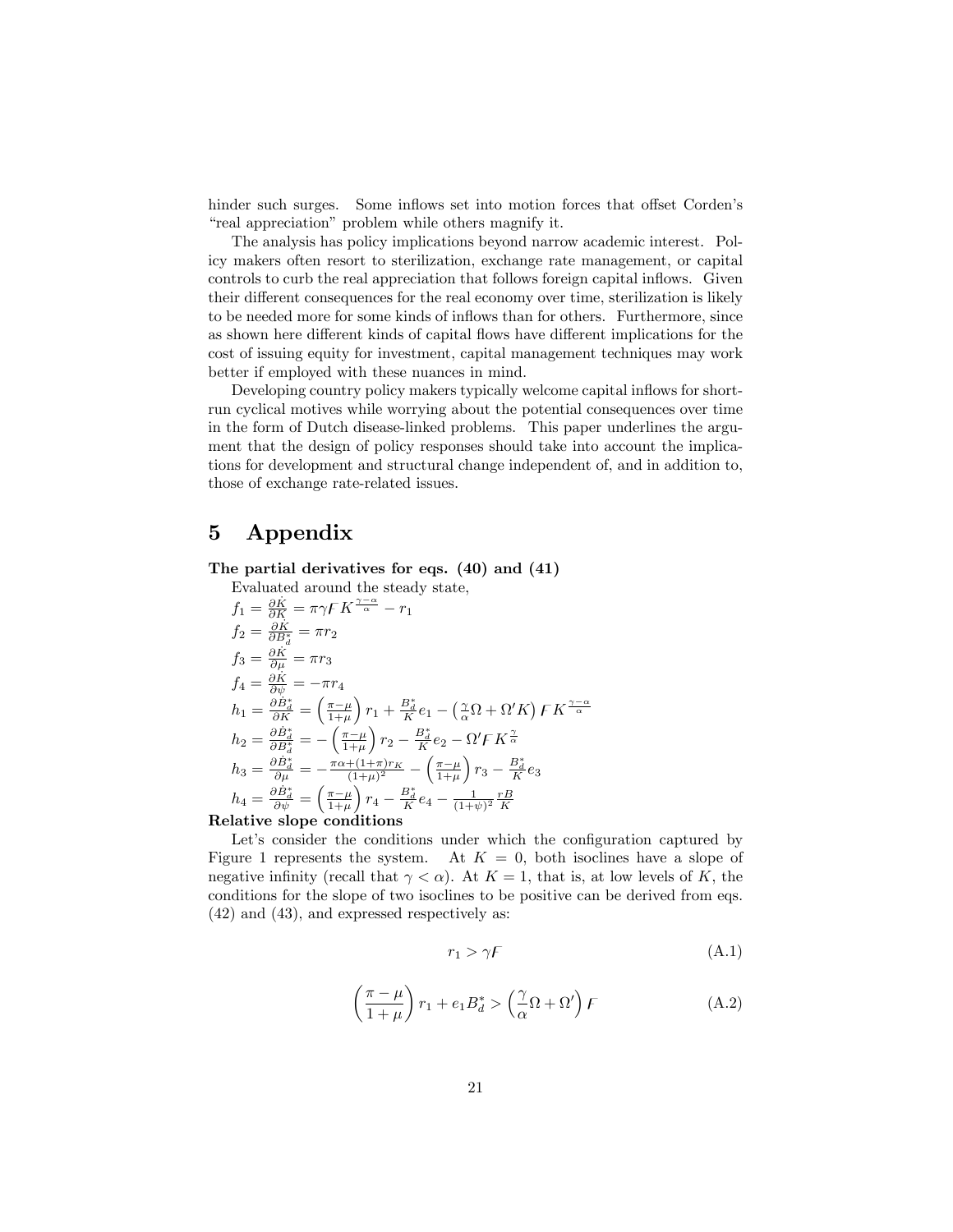Both conditions require that the returns to equity be relatively sensitive to the supply of this asset, i.e.,  $r_1$  be relatively large.

Next, given that these conditions are satisfied, the slope of the  $\dot{K} = 0$  isocline is flatter than the other one at low levels of  $K$  if,

$$
\frac{r_1 - \gamma F K^{\frac{\gamma - \alpha}{\alpha}}}{r_2} < \frac{-\left(\frac{\gamma}{\alpha}\Omega + \Omega' K\right) F K^{\frac{\gamma - \alpha}{\alpha}} + \left(\frac{\pi - \mu}{1 + \mu}\right) r_1 + \frac{B_d^*}{K} e_1}{\Omega' F K^{\frac{\gamma}{\alpha}} + \left(\frac{\pi - \mu}{1 + \mu}\right) r_2 + \frac{B_d^*}{K} e_2}
$$

which simplifies at  $K = 1$  to:

$$
\left(\frac{\pi-\mu}{1+\mu}\right)\gamma F + B_d^*e_1 - \left(\frac{\gamma}{\alpha}\Omega + \Omega'\right)F > \left(\Omega' + B_d^*e_2\right)\left(\frac{r_1-\gamma F}{r_2}\right) \tag{A.3}
$$

The expression in the second set of parentheses on the right hand side is the slope of the  $K = 0$  isocline. That the left hand side expression be positive is the condition for the  $\dot{B}_d^* = 0$  isocline to be positively sloped with the term  $r_1$ replaced by  $\gamma F$ . Since a positive slope for the  $\dot{K} = 0$  requires that  $r_1 > \gamma F$ ,  $(A.1)$  and  $(A.3)$  are sufficient to ensure that, at low levels of K: (1) the two isoclines are positively-sloped, and (2) the the  $K = 0$  is flatter.

Finally, we can derive the slopes of both isoclines as the capital stock approaches infinity.

$$
\lim_{K \to \infty} \frac{\partial B_d^*}{\partial K} \bigg|_{\dot{K}=0} = \lim_{K \to \infty} \frac{r_1 - \gamma F K^{\frac{\gamma - \alpha}{\alpha}}}{r_2} = \frac{r_1}{r_2} > 0 \tag{44}
$$

$$
\lim_{K \to \infty} \frac{\partial B_d^*}{\partial K} \bigg|_{\dot{B}_d^* = 0} = \lim_{K \to \infty} \frac{-\left(\frac{\gamma}{\alpha} \Omega + \Omega' K\right) F K^{\frac{\gamma - \alpha}{\alpha}} + \left(\frac{\pi - \mu}{1 + \mu}\right) r_1 + e_1}{\Omega' F K^{\frac{\gamma}{\alpha}} + \left(\frac{\pi - \mu}{1 + \mu}\right) r_2 + e_2} = -1 \tag{45}
$$

Thus, the slope of the  $\dot{K} = 0$  isocline is greater as the capital stock approaches infinity; indeed the slope of the other isocline turns negative. By implication, the slope of the  $\dot{K} = 0$  is unambiguously greater than that of the other isocline at sufficiently high levels of K where the  $\dot{B}_d^* = 0$  isocline is still positively-sloped.

## References

- Blanchard, O., O. J. D. G. A. R. and M. Chamon (2016). Capital flows: Expansionary or contractionary? American Economic Review  $106(5)$ , 565–69.
- Burgstaller, A. and N. Savendra-Rivano (1984). Capital mobility and growth in a North-South model. Journal of Development Economics 15, 213-37.
- Corden, M. W. (1994). Economic Policy, Exchange Rates, and the International System. The University of Chicago Press: Chicago.